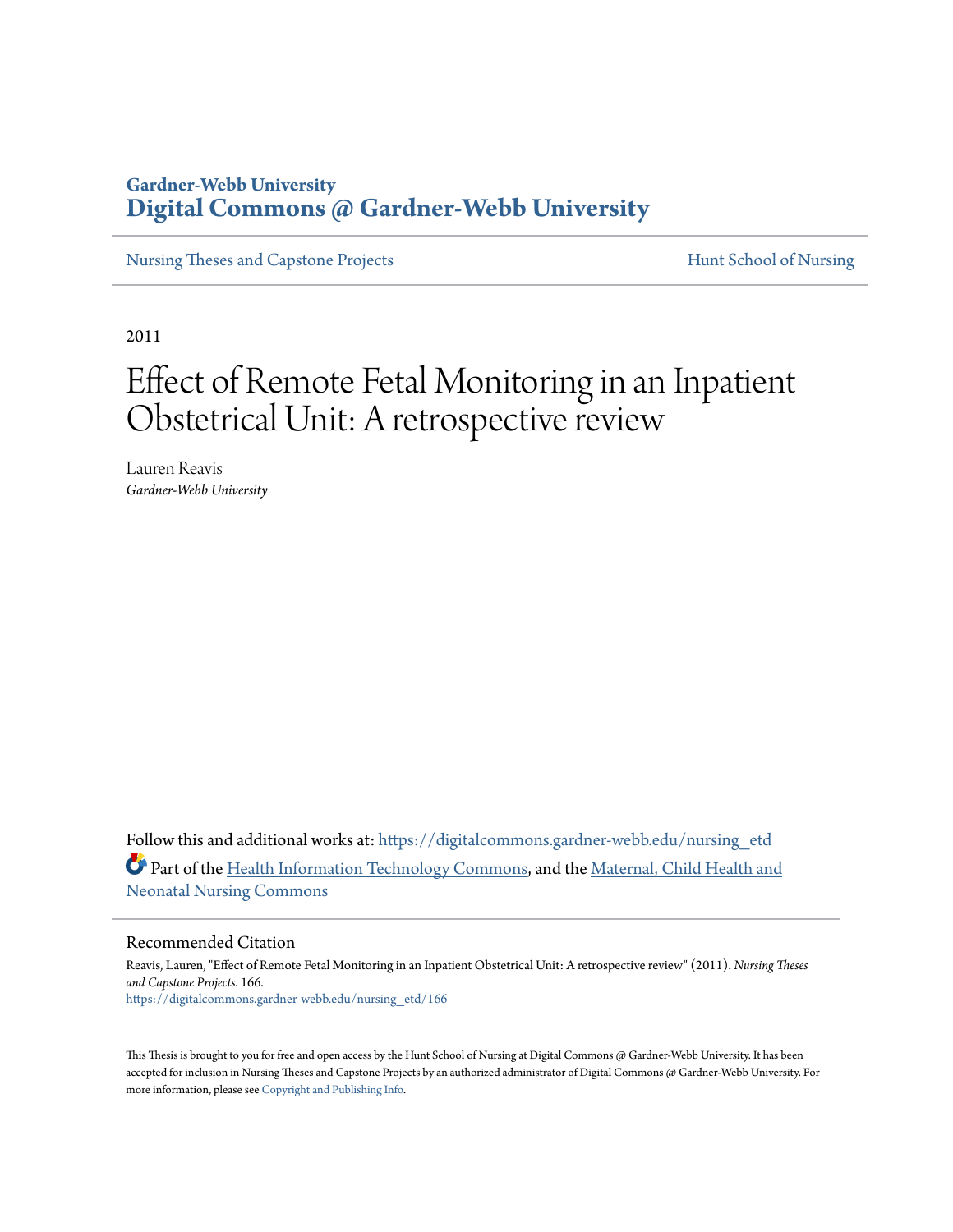## EFFECT OF REMOTE FETAL MONITORING IN AN INPATIENT OBSTETRICAL

### UNIT:

### A RETROSPECTIVE REVIEW

by

Lauren A. Reavis, RNC, BSN

A thesis submitted to the faculty of Gardner-Webb University School of Nursing in partial fulfillment of the requirements for the Degree of Master of Science in Nursing

Boiling Springs

2011

\_\_\_\_\_\_\_\_\_\_\_\_\_\_\_\_\_\_\_\_\_\_\_ \_\_\_\_\_\_\_\_\_\_\_\_\_\_\_\_\_\_\_\_\_\_\_\_\_\_

\_\_\_\_\_\_\_\_\_\_\_\_\_\_\_\_\_\_\_\_\_\_\_ \_\_\_\_\_\_\_\_\_\_\_\_\_\_\_\_\_\_\_\_\_\_\_\_\_\_

Submitted by: Approved by:

Lauren Reavis Dr. Mary Alice Hodge

Date Date Date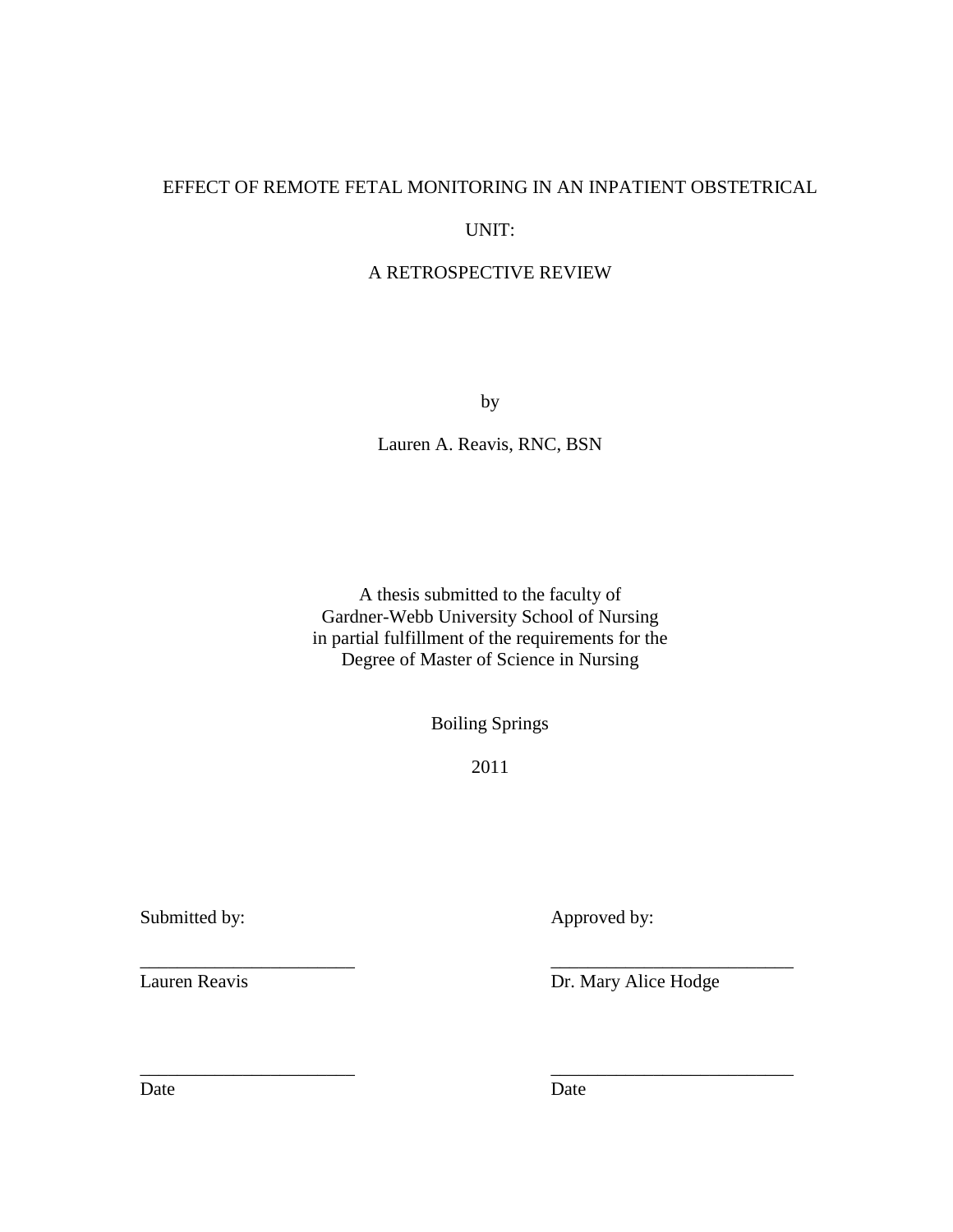#### **Abstract**

Electronic Fetal Monitoring (EFM) has been used as a tool for inpatient obstetrical care in the United States since the 1980's. The litigious nature of our society has caused much emphasis to be placed upon EFM use and interpretation; however, little evolution has occurred in monitoring techniques. The review of relevant literature found a significant gap in knowledge in regards to research of the current monitoring practice. Therefore, this study was aimed to look at the effect of remote monitoring, like the practice currently used in telemetry, on inpatient obstetrical care. The study used a retrospective review to look at three components including: reaction time of nurses, overall quality of tracing, and the Apgar score of the neonates. Study participants were selected at random from two groups, one prior to implementation of a remote monitoring protocol and one after implementation. All three components improved from the control group to the experimental group, yet only nurse reaction time was found to be statistically significant; therefore, additional research on this subject matter may be warranted. If valid, the impact of these findings is significant because they suggest the potential benefit of a new standard in care. Therefore, more research on the use of remote monitoring techniques is needed along with more data to determine the overall effectiveness in improving obstetrical care.

*Keywords*: fetal monitor, EFM, remote monitoring, inpatient obstetrics, intrapartum nursing, fetal heart rate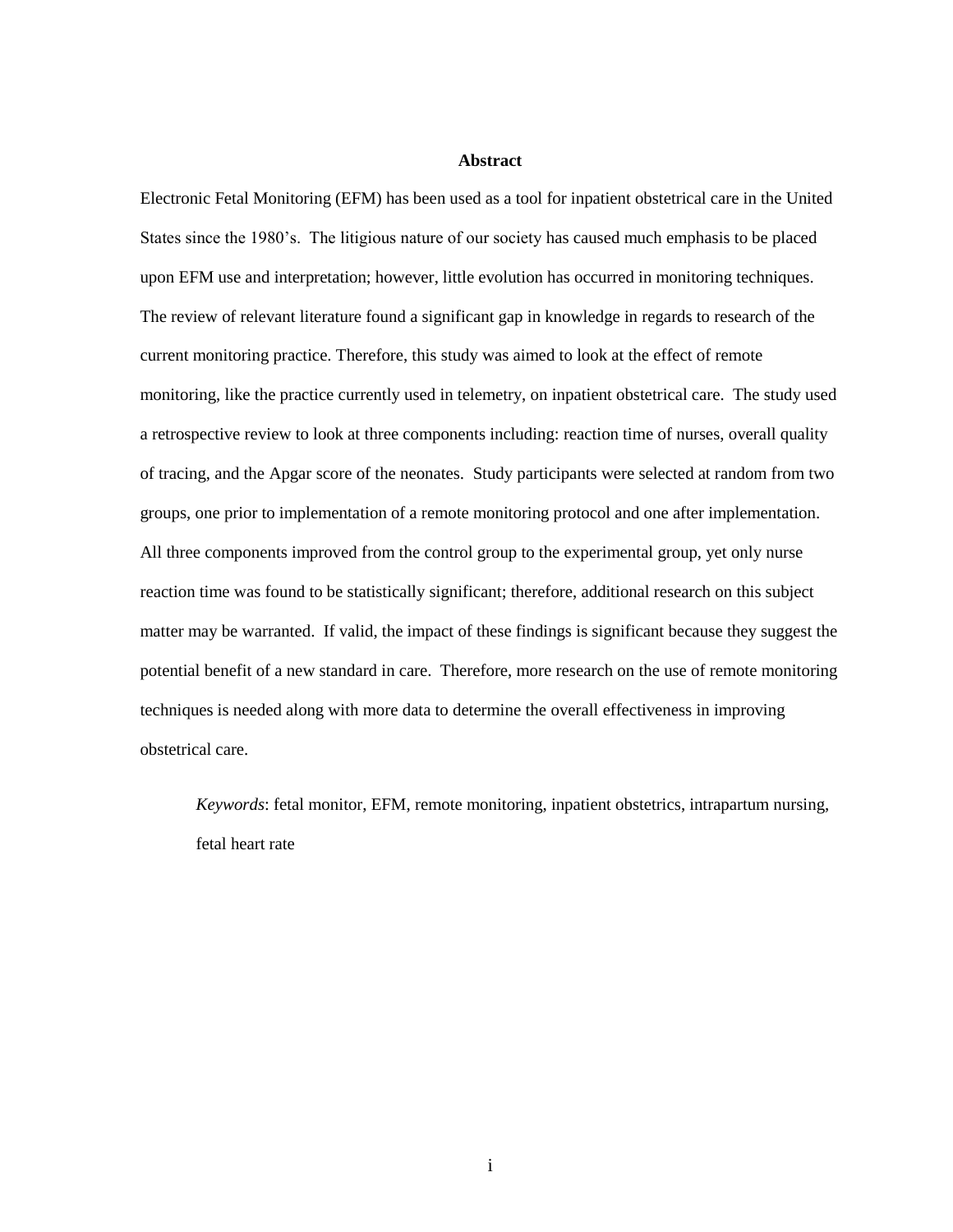©2011

Lauren A. Reavis

ALL RIGHTS RESERVED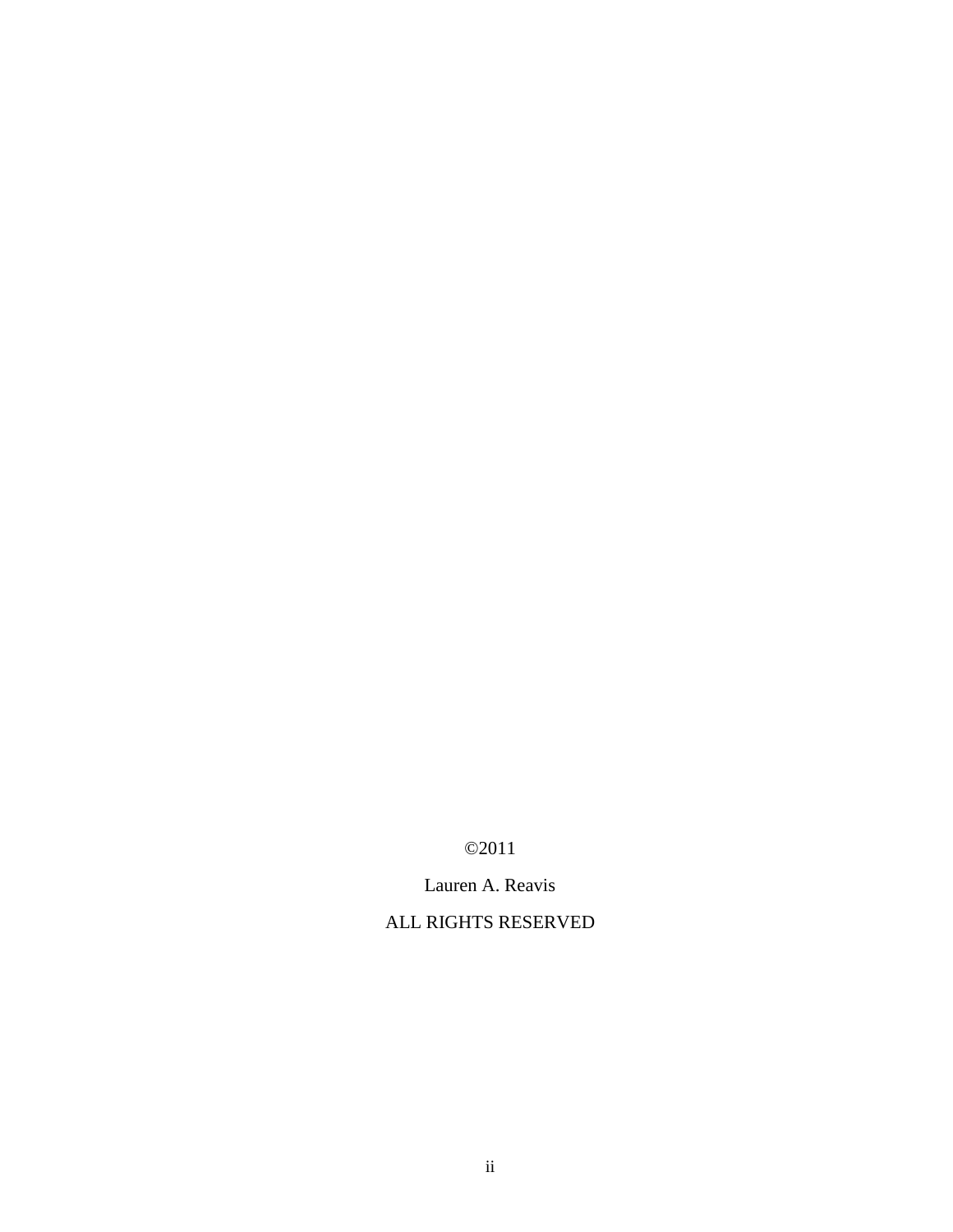## **TABLE OF CONTENTS**

| Chapter        |  |
|----------------|--|
| $\mathbf{I}$ . |  |
|                |  |
|                |  |
|                |  |
|                |  |
|                |  |
|                |  |
|                |  |
| II.            |  |
| III.           |  |
|                |  |
|                |  |
|                |  |
|                |  |
|                |  |
|                |  |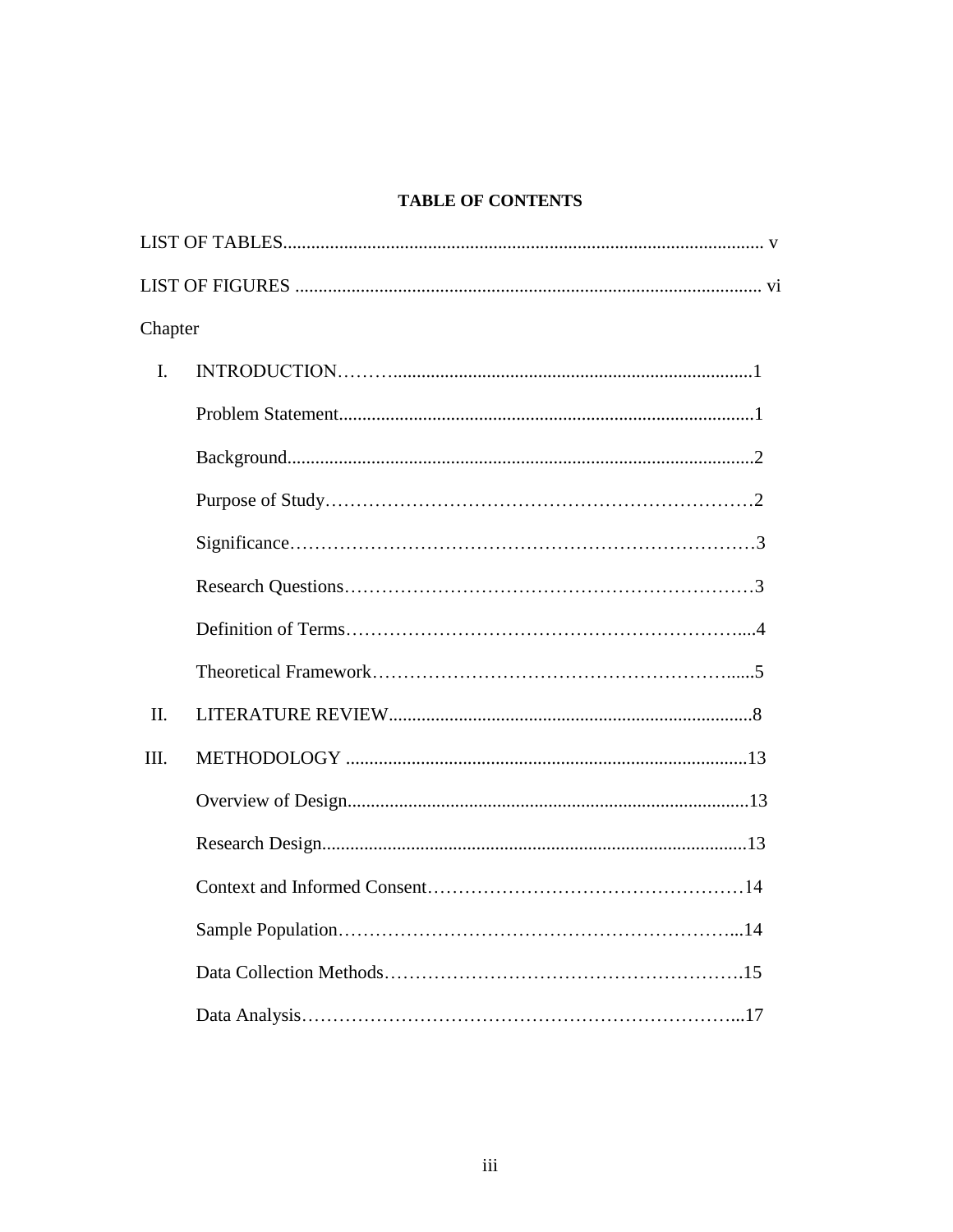| $\mathbf{IV}$ |  |
|---------------|--|
|               |  |
|               |  |
| V.            |  |
|               |  |
|               |  |
|               |  |
|               |  |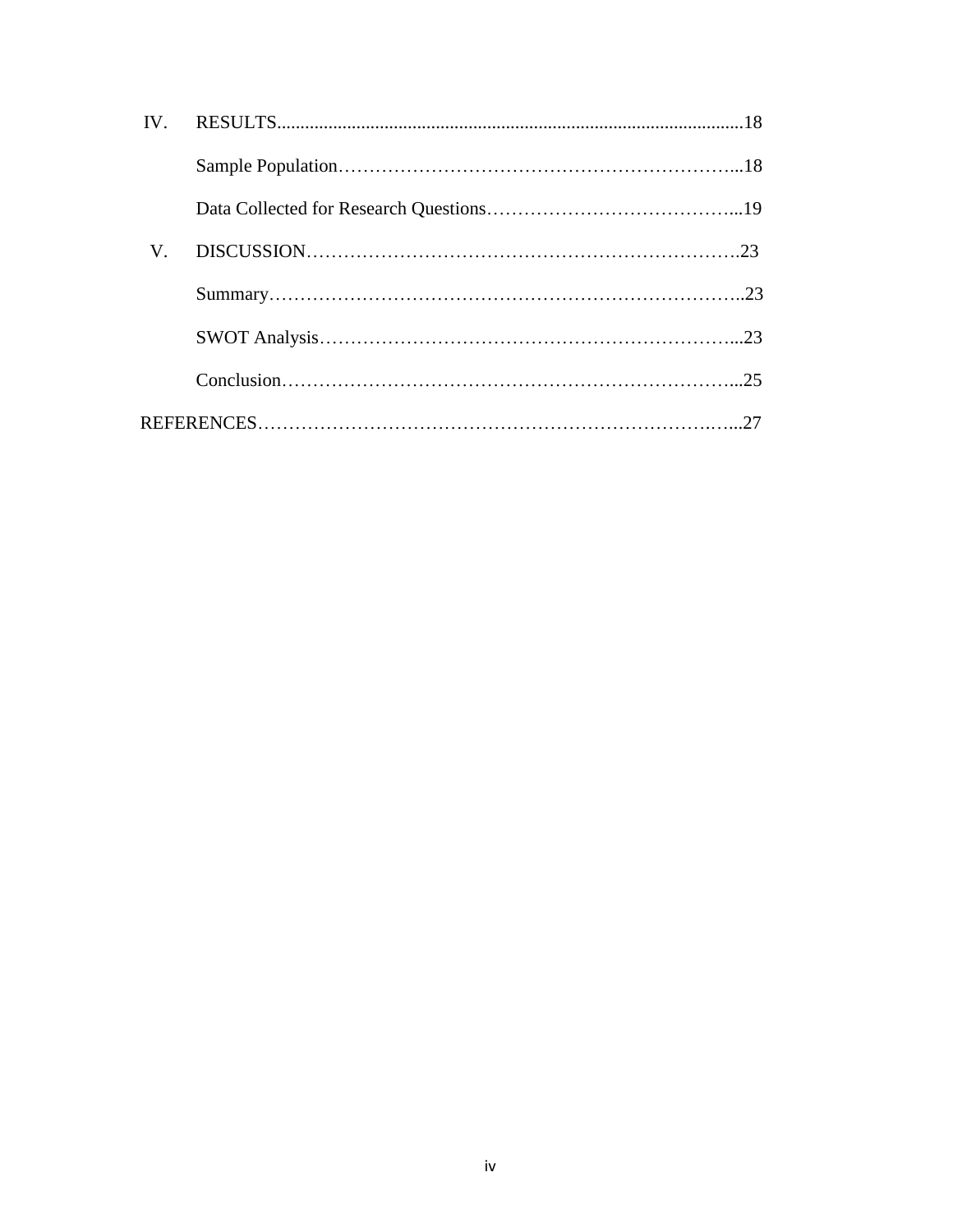## LIST OF TABLES

| Table |                                             |
|-------|---------------------------------------------|
|       | 1. Sample Population Inclusion Criteria and |
|       |                                             |
|       |                                             |
|       |                                             |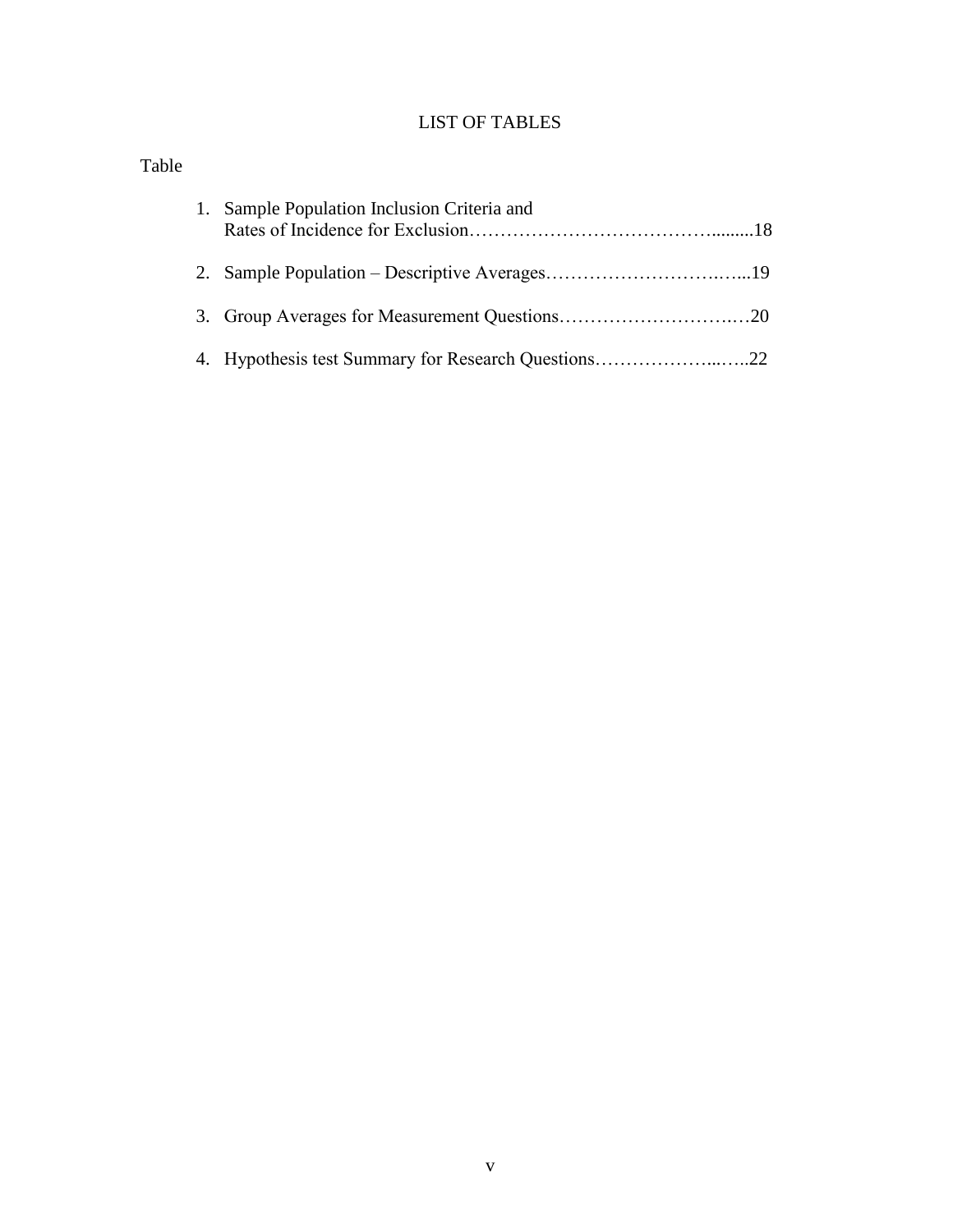## **LIST OF FIGURES**

Figure

1. Frequency Distribution of Average Reaction Times by Group…………….…...20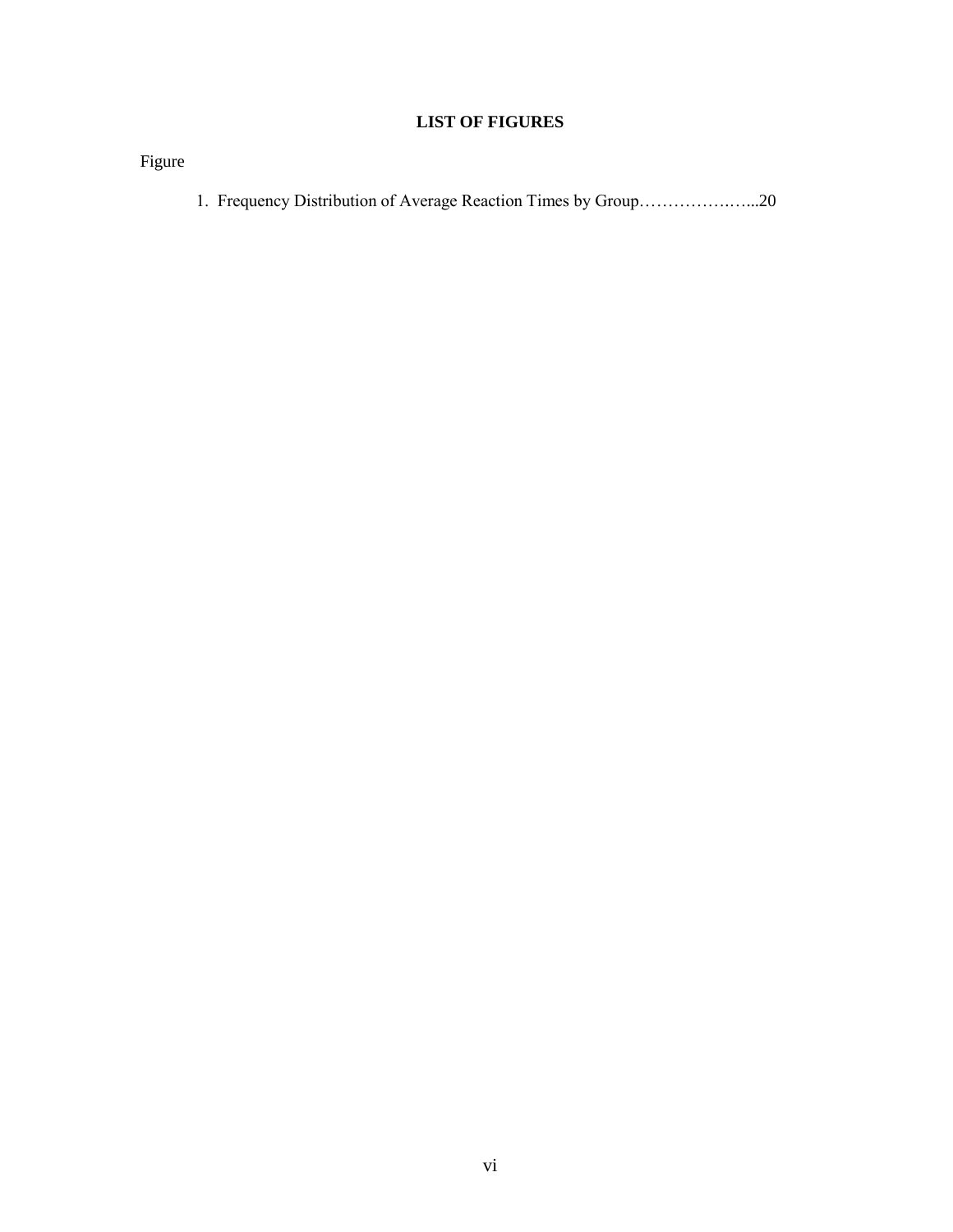## **EFFECT OF REMOTE FETAL MONITORING IN AN INPATIENT OBSTETRICAL UNIT CHAPTER I: INTRODUCTION**

#### **Problem Statement**

Labor and delivery is a specialized area of nursing practice that requires not only advanced nursing knowledge, but also advanced methods of monitoring and safety measures. Interpretation of the fetal heart rate (FHR) using the electronic fetal monitor (EFM) has been an area of obstetrical care that has been researched since its implementation in the 1980's. Simpson and Knox (2003) wrote about the importance of using the EFM and the implications associated with accurate interpretation. Due to the importance placed on EFM, developing an understanding of the advantages, as well as, limitations is important when looking at the practice of obstetrical nurses. Furthermore, finding methods to implement effective use of the EFM is of the upmost importance. As technology has advanced, the practice of the obstetrical nurse has evolved, and so the problem has become ensuring that practice evolves in a direction that not only supports the technology but protects the patients, both mother and her unborn child.

The problem with the current surveillance system of fetal monitors is the dependence on one single person's ability to provide continuous surveillance and the limit of one nurse's expertise. If surveillance of the fetal monitor was the nurse's sole responsibility this system would have few flaws, other than limiting the interpretation to one person's judgment. However, fetal monitoring is one of many tasks that an obstetrical nurse performs for multiple patients simultaneously. The charge placed on intrapartum nurses to not only monitor at all times, but accurately interpret the FHR is overwhelming and unrealistic because these nurses cannot simply sit at a computer and watch all of their patients without neglecting some other aspect of their care. Therefore, researching a better system that ensures constant surveillance and additional interpretive support is essential in order to ensure the safety of laboring women.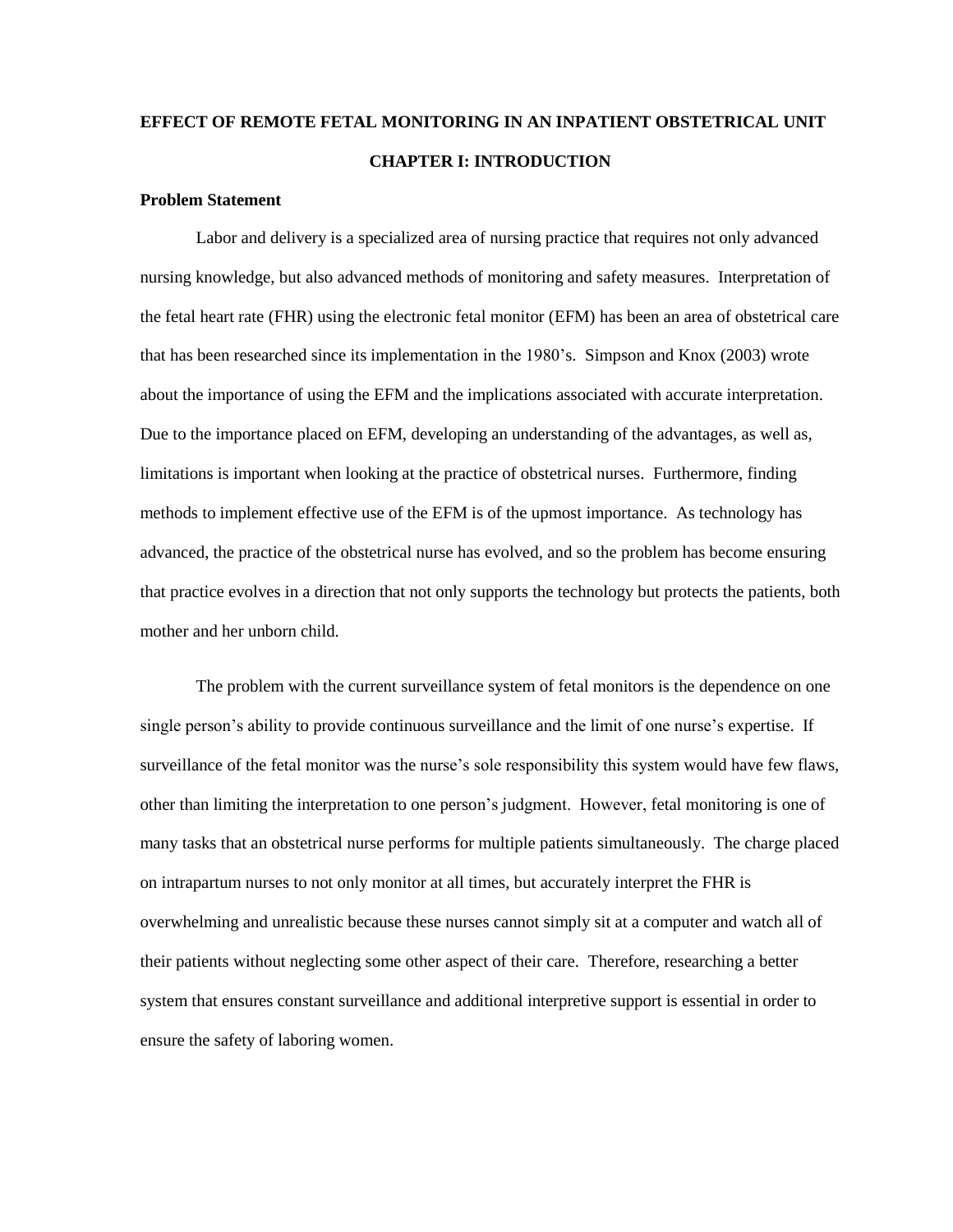#### **Background**

The interpretation of the fetal heart rate by an electronic monitor is a huge area of litigation in obstetrical care. Since implementation of EFMs, fetal heart rate strips have been used as a tool to develop opinions about the health of a fetus prior to delivery (King & Parer, 2000). As new cases are presented the interpretation of these monitors has been used to question the delivery of care to obstetrical patients. Therefore, whenever bad outcomes are anticipated in obstetrical care, institutions often look at the EFM record and attempt to determine whether or not the care that was provided was relevant to the FHR pattern.

Unfortunately, the existence of a problem is not often known before a sentinel event occurs; however, diligent response and proactive efforts can help to create a better environment of care for the benefit of future patients. This study actually stems from a sentinel event that occurred in a level III tertiary obstetrical center. The charge of the root-cause team involved was to determine the factors that led to the sentinel event and then to implement a plan to prevent future occurrences. The rootcause team developed a plan for implementing a remote monitoring system for all patients on EFMs. However, because this system is a pilot in the field the effectiveness and benefits are not known. Therefore, a study of the pilot project is needed to measure the potential benefits, as well as, identify its potential weaknesses in order to determine if the system is an effective response to the identified areas of deficiency.

#### **Purpose of Study**

The aim of this research is to investigate the implementation of a nurse dedicated to remote monitoring of all fetal heart rate tracings, called a "Flight Control Nurse", in a level III Labor and Delivery Care Center. The goal of this study is to evaluate the effectiveness of the "Flight Control" Nurse" by using quantitative measures that look at the reaction times to missing and non-reassuring fetal heart rate tracings and the Apgar scores of the neonates. The study will compare results from a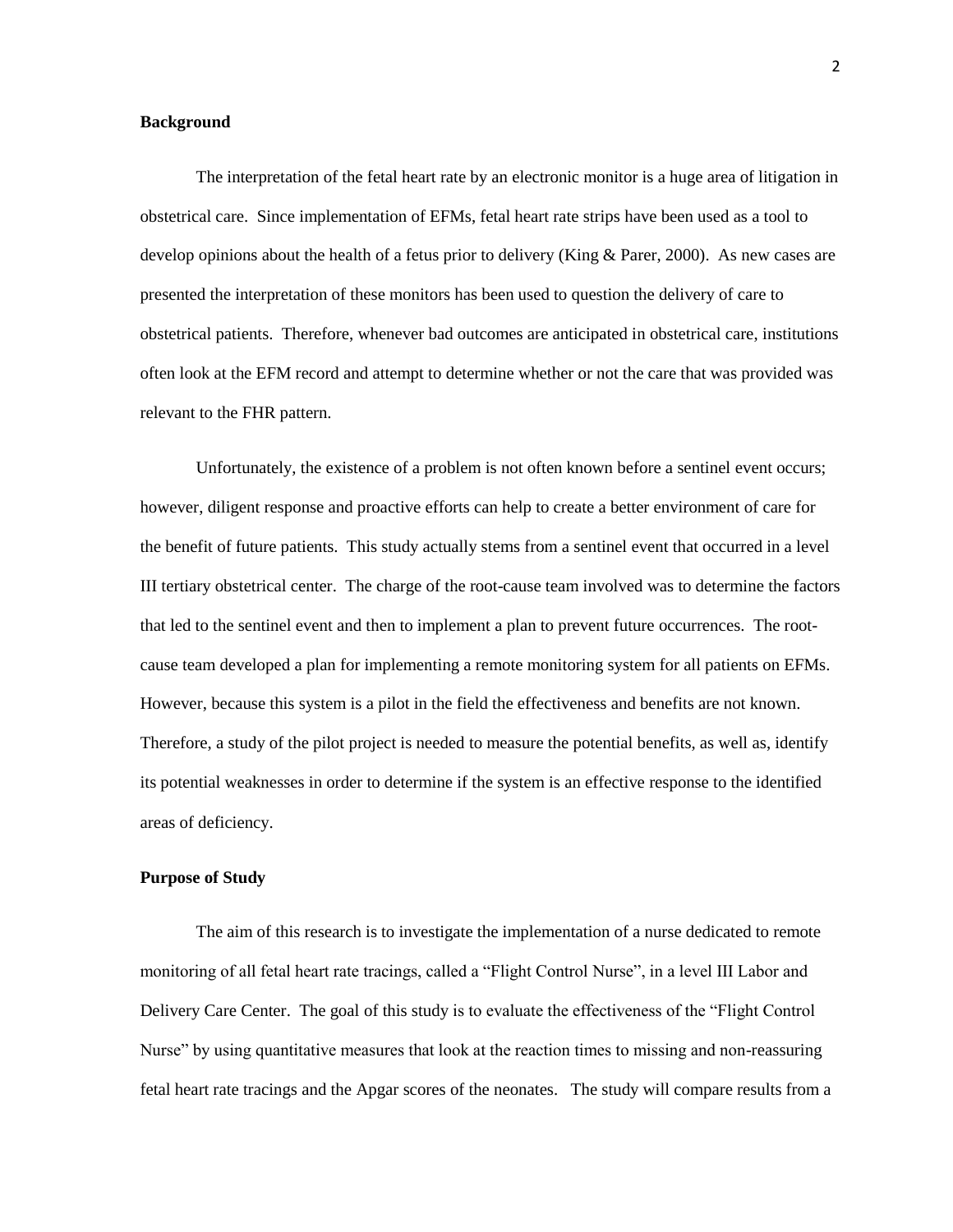control group that were taken before the implementation of this program and from a sample group after the implementation of the "Flight Control Nurse". By comparing not only the reaction times and quality of monitoring, but by also measuring the outcomes of the neonates, the study will hopefully serve to support the need for more research and greater use of a remote monitoring system for inpatient obstetrical care.

#### **Significance**

Interpretation and integration of the EFM into practice has been the focus of all organizations involved in the care of pregnant patients including the American College of Obstetricians and Gynecologists (ACOG), the Association of Women's Health, Obstetric, and Neonatal Nurses (AWHONN), and the Society for Maternal-Fetal Medicine. All of these groups have spent extensive time and effort in researching and developing standards in regards to the use of the EFM. The 2008 National Institute of Child Health and Human Development (NICHD) workshop was organized to look specifically at the use of electronic fetal monitoring and included experts in the field with representation from all of the above mentioned organizations (Macones, et al., 2008). The group had the goal of establishing a standardized system of interpretation, as well as, identifying practice implications and areas in need of research.

With all of the major organizations behind a national move to improve the use of the EFM and to standardize the systems surrounding its integration into practice, the proposed study could serve to benefit all groups involved. Once remote telemetry was introduced to cardiac services and proved to benefit practice the use of remote telemetry technicians became the standard of care (Capuano, 1995). Therefore, using evidence to support the use of the same concept in obstetrics will hopefully lead to the same standards being created in a completely separate field. The 2008 NICHD workshop was an initial step in the right direction, now it is time to take the work another step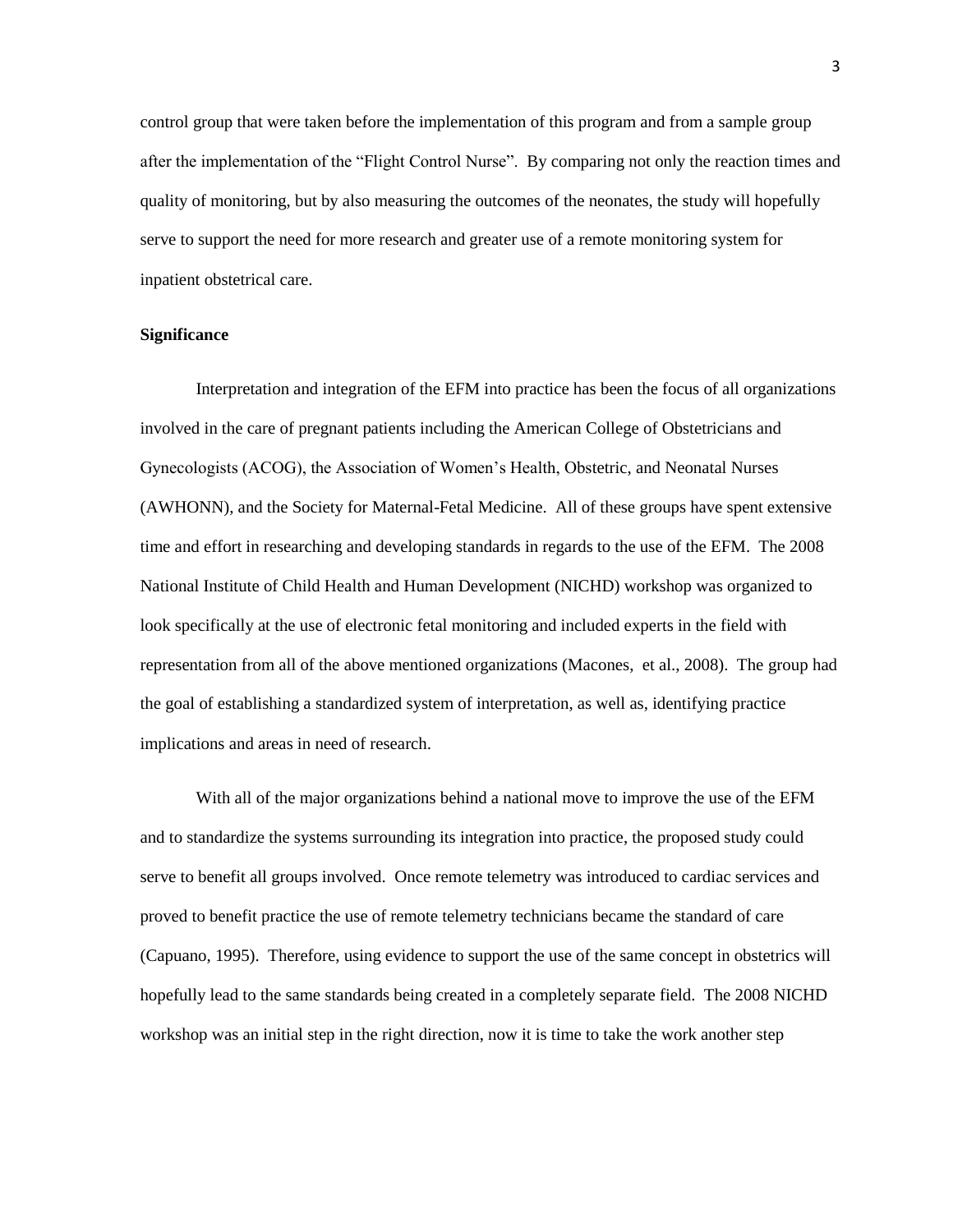forward and research methods in which the EFM can be used to prevent bad events from occurring while in the hospital.

#### **Research Questions**

The proposed study will look at the following research questions:

- 1. Is there an improvement in the reaction times of nurses to an unintentional interruption and non-reassuring FHR tracings with the implementation of the "Flight Control Nurse"?
- 2. Was there an improvement in the quality of tracing available for interpretation after the implementation of the "Flight Control Nurse"?
- 3. Is there an improvement in neonatal outcomes based on the APGAR scores given at one and five minutes since the implementation of the "Flight Control Nurse"?

#### **Definition of Terms**

**Reaction time** for the purpose of this study will be used to reference the amount of time in minutes that it takes the nurse to perform the first intervention following an unintentional interruption or non-reassuring tracing.

**Unintentional Interruptions** refer to interruptions in the tracing due to the electronic fetal monitor being unable to trace the fetal heart rate that occur without the monitors being removed, turned off, or some other rationale for interruption being documented.

**Non-reassuring tracings** will be classified as those tracings that would be considered a Category II or III according to the recommendations of the NICHD fetal monitoring workshop in 2008 (Fedorka, 2010).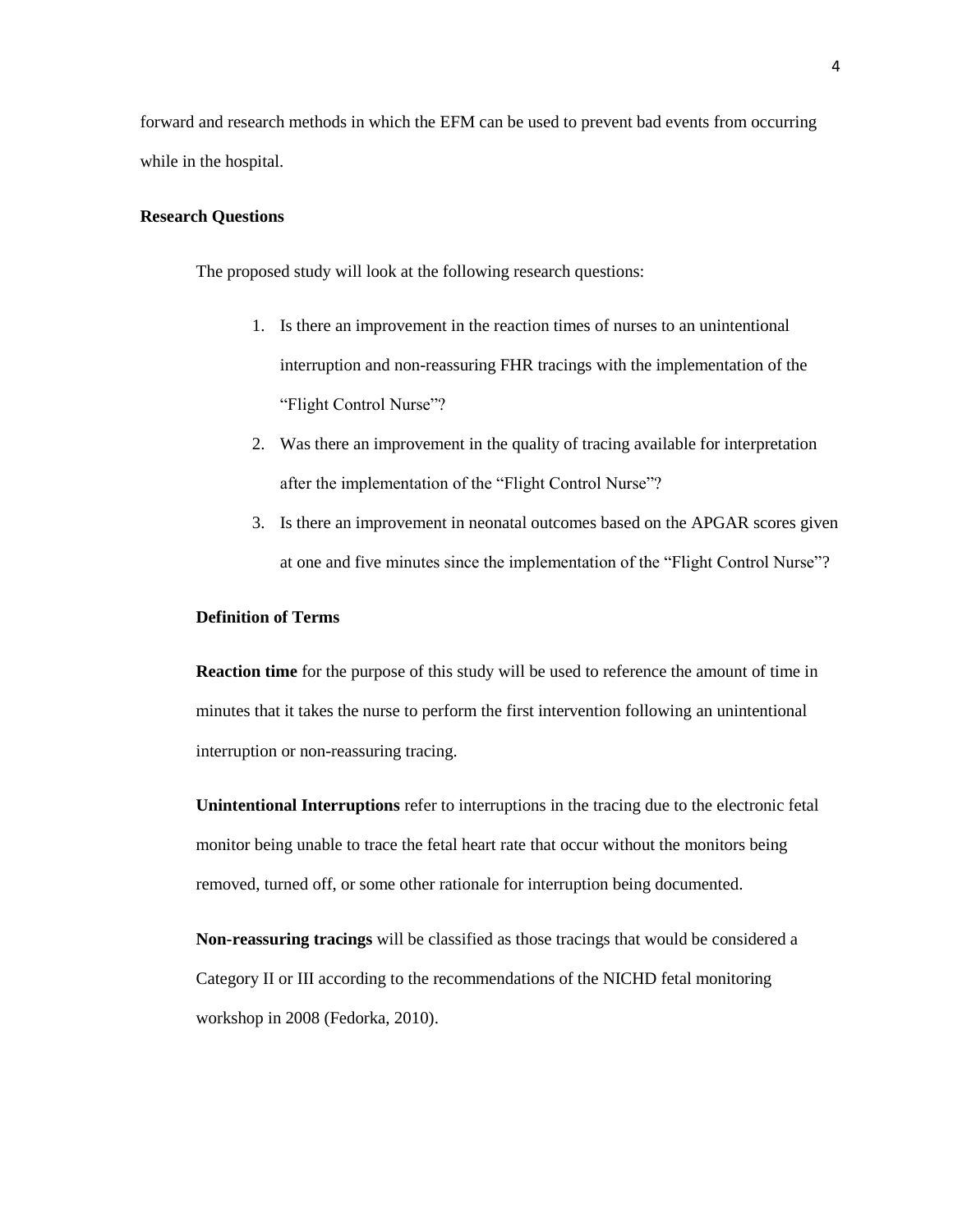**Flight Control Nurse** (FCN) is the position being studied, where a nurse is designated on the unit to watch all of the active fetal monitor tracings. The nurse in this position must have at least two years of inpatient obstetrical experience and must pass a written test about fetal heart rate interpretation and FCN protocol prior to performing in this position. The nurse designated as the "Flight Control Nurse" is in charge of remotely monitoring at all times and is unable to leave from monitoring, unless relieved by another qualified staff member.

**Quality** in regards to a FHR tracing refers to the ability of the tracing to be interpreted. FHR strips must have at least ten minutes of continuous tracing in order to be accurately interpreted according to the standards established by AWHONN. For this study, quality will refer to the amount of time in minutes that the FHR is unable to be interpreted due to interruptions lasting at least 60 seconds.

#### **Theoretical Framework**

This study used The Neuman Systems Model (1995) as the theoretical framework. The Neuman Systems Model, which was contributed by Betty Neuman in 1995, fits this study because she viewed patients and patient systems as a **basic unit** and used the concepts of **environment, stressors, reaction**, and **reconstitution** to view the exchange that occurs in order to achieve **health**. Neuman also stressed the importance of **prevention** in her model referring to the different classifications including: primary, secondary, and tertiary (George, 2002).

In this study the care of the pregnant patient including the patient, fetus, and nurse will be used as the **basic unit**. This system includes all of the normal interactions that occur during the labor and delivery process. The unit includes all three elements and their relationships. The basic patient system is unique and includes all of the variables that come with individuals.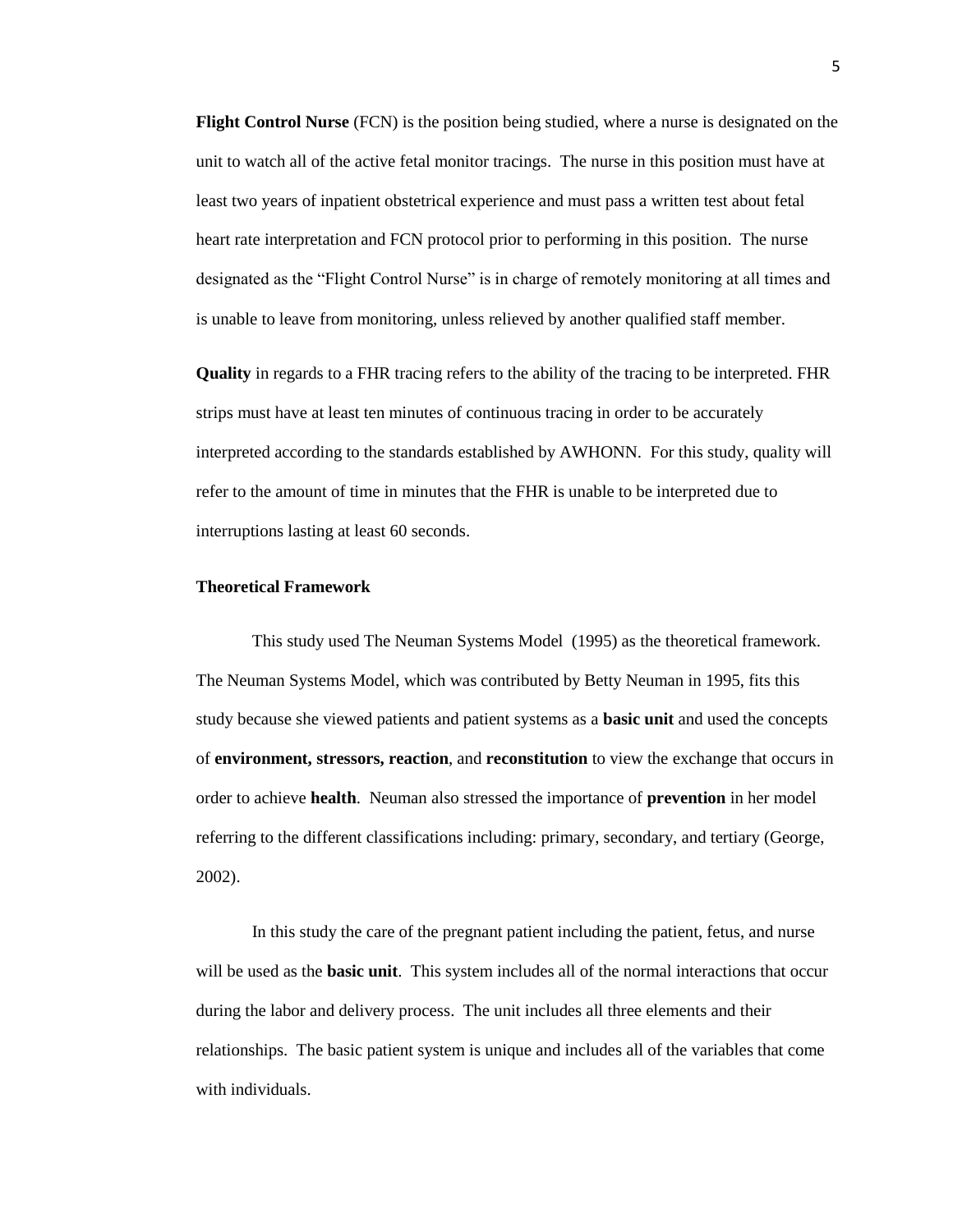The **normal line of defense** to keep the system working correctly is represented by the use of the electronic fetal monitor because it helps to keep the system working correctly and when all things are right within the system that first line of defense is enough. However, Neuman realized when constructing her model that there are external and internal factors that sometimes cause a breakdown in the line of defense. These factors include the **environment**  and **stressors**. The environment is made up of all of the factors that affect the system, including for this study: the time of day; patient acuity on the unit; number of total patients in need of care; and the state of the individual patients and their unique needs. Stressors that occur in obstetrical units include: the demands on nurses to care for multiple laboring patients; the use of medications such as Pitocin that alter the normal labor pattern; the administration of epidural analgesia; and the loss of situational awareness during long periods of bedside care. These stressors all serve as a constant strain on the basic unit or system of the laboring inpatient.

Therefore, the "Flight Control Nurse" is proposed as an added line of defense, or as Neuman describes it a flexible line of defense. The "Flight Control Nurse" is able to serve as a primary, secondary, and tertiary level of **prevention**. The nurse monitoring will be watching before any insults in the FHR tracing are noticed (primary), the nurse will also serve to get help to a patient when needed (secondary), and will continue to monitor the patient once an insult has occurred to ensure that the problem resolves or is treated appropriately (tertiary). Accordingly, with Neuman's model the flexible line of defense, or "Flight Control Nurse" can be very loose when all things are going well, or can be very tight when a patient is requiring closer supervision due to a non-reassuring pattern.

At the same time the basic unit or patient system will also be reacting to the stressors. This **reaction**, as defined by Neuman, occurs when things happen to the system. The patient reacts to stressors internally by normal defenses including sympathetic and parasympathetic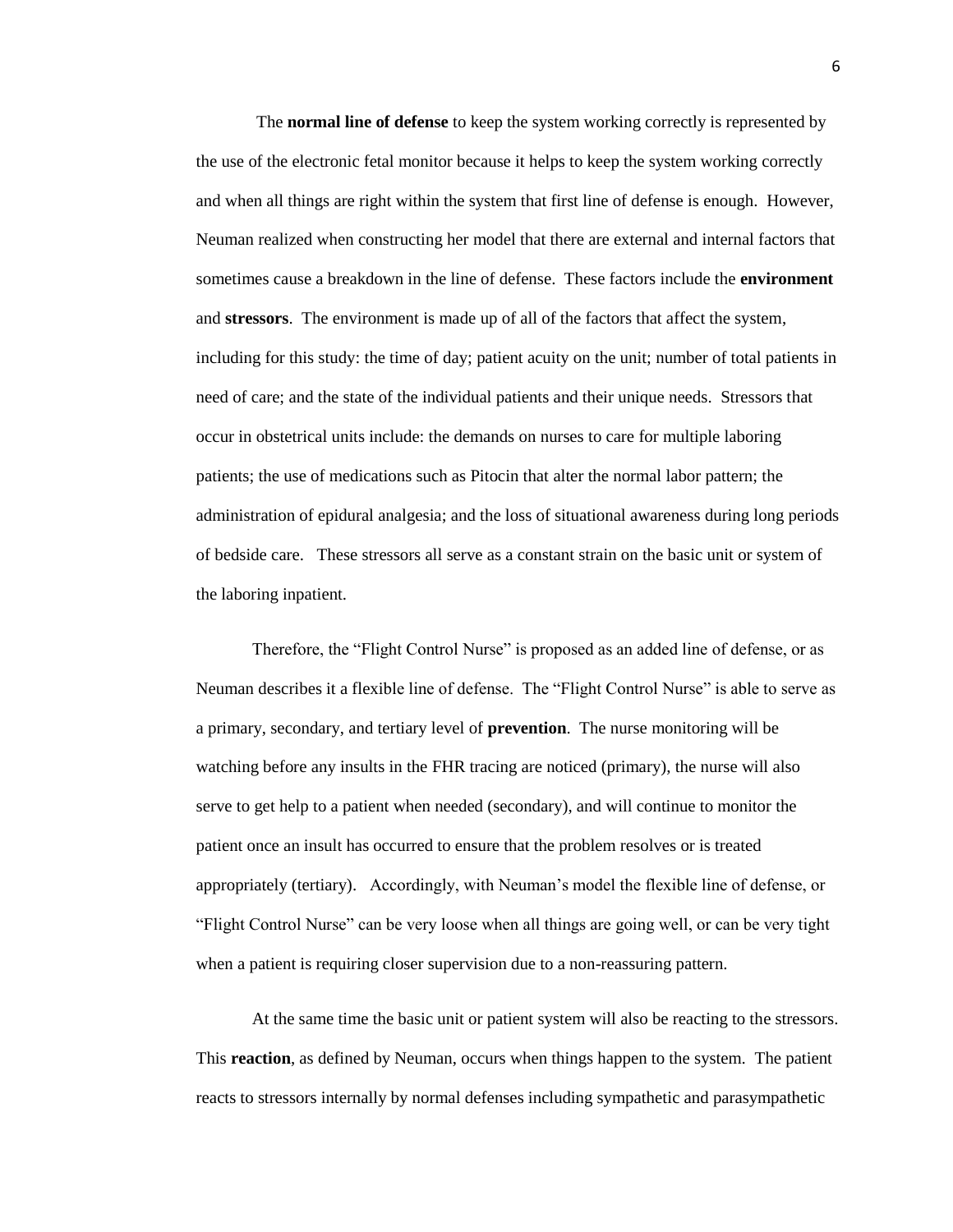responses. The nurse also reacts to stressors by performing intrauterine resuscitation when indicated. These reactions become part of the **reconstitution** that occurs when the energy output increases in order to deal with the demands of labor and to deal with all of the stressors that are impacting the patient system. The reconstitution continues throughout the labor process and ends with the delivery of the neonate. The delivery of a healthy neonate safely would be wellness on the continuum of **health** that Neuman uses in her model.

Neuman's Systems Model will help to guide the study and provide the framework for the various components of the research. The concepts as described will be used to build the study and will be referred to when analyzing the data. Understanding the unique patient systems and the environment of Labor and Delivery is crucial in finding a better method for EFM; therefore, using these concepts to identify potential and actual threats to the study will be beneficial.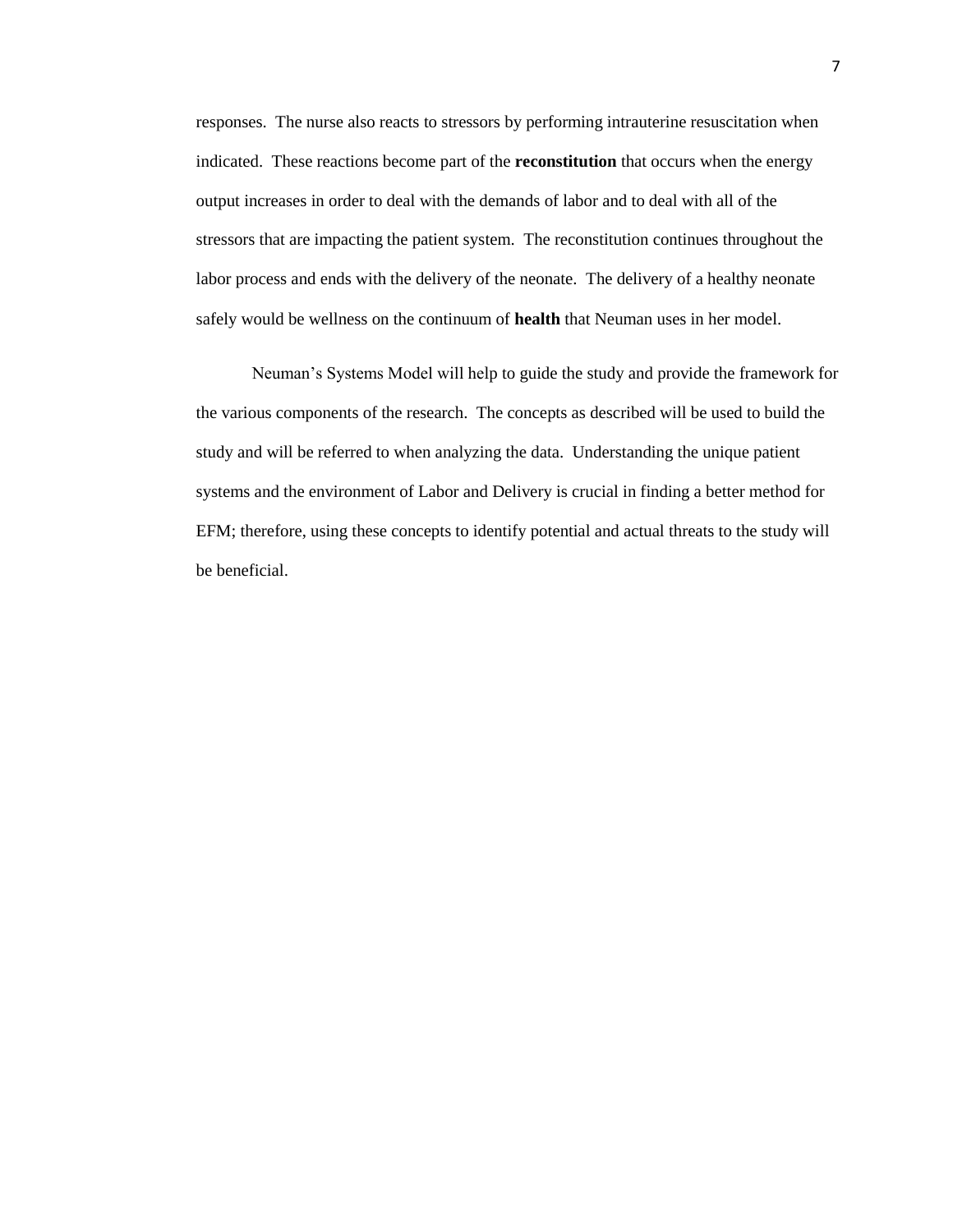## **EFFECT OF REMOTE FETAL MONITORING IN AN INPATIENT OBSTETRICAL UNIT CHAPTER II: LITERATURE REVIEW**

Since its origin in the 1980's, electronic fetal monitoring has been heavily researched (Simpson & Knox, 2000). However, a significant gap in knowledge was identified in the literature review on the use of remote fetal monitoring. The term "continuous EFM" is widely used in most acute care facilities that provide obstetrical services, yet as the review of literature on this subject identified there is a lack of evidence to support that our current standards of practice meet this need. Therefore, a review of the literature was conducted to understand the current practice of electronic fetal monitoring and its implications, as well as, evidence supporting the proposed study in fields outside of inpatient obstetrics.

In an article titled, "Common areas of litigation related to care during labor and birth," Simpson and Knox (2003) explore common themes to issues of practice in obstetrics. One of the main items that they identified as a major area for litigation was, "Fetal Heart Rate pattern interpretation, communication, and documentation" (Simpson  $\&$  Knox, 2003). The article explained that there were various reasons the fetal heart tracing became important in legal proceedings such as the failure to adequately assess fetal status and failure to appropriately treat a non-reassuring FHR. The article explored several other areas of obstetrical care that were areas of concern for risk management, but most revolved around the use of electronic fetal monitoring. The article continuously reinforced the importance of EFM and described various ways in which litigation could be avoided through the use of evidence-based practice, policies, and procedures that coincided with the industries recommended standards, such as those set by the American College of Obstetricians and Gynecologists (ACOG) and the Association of Women's Health, Obstetric and Neonatal Nurses (AWOHNN) (Simpson & Knox, 2003).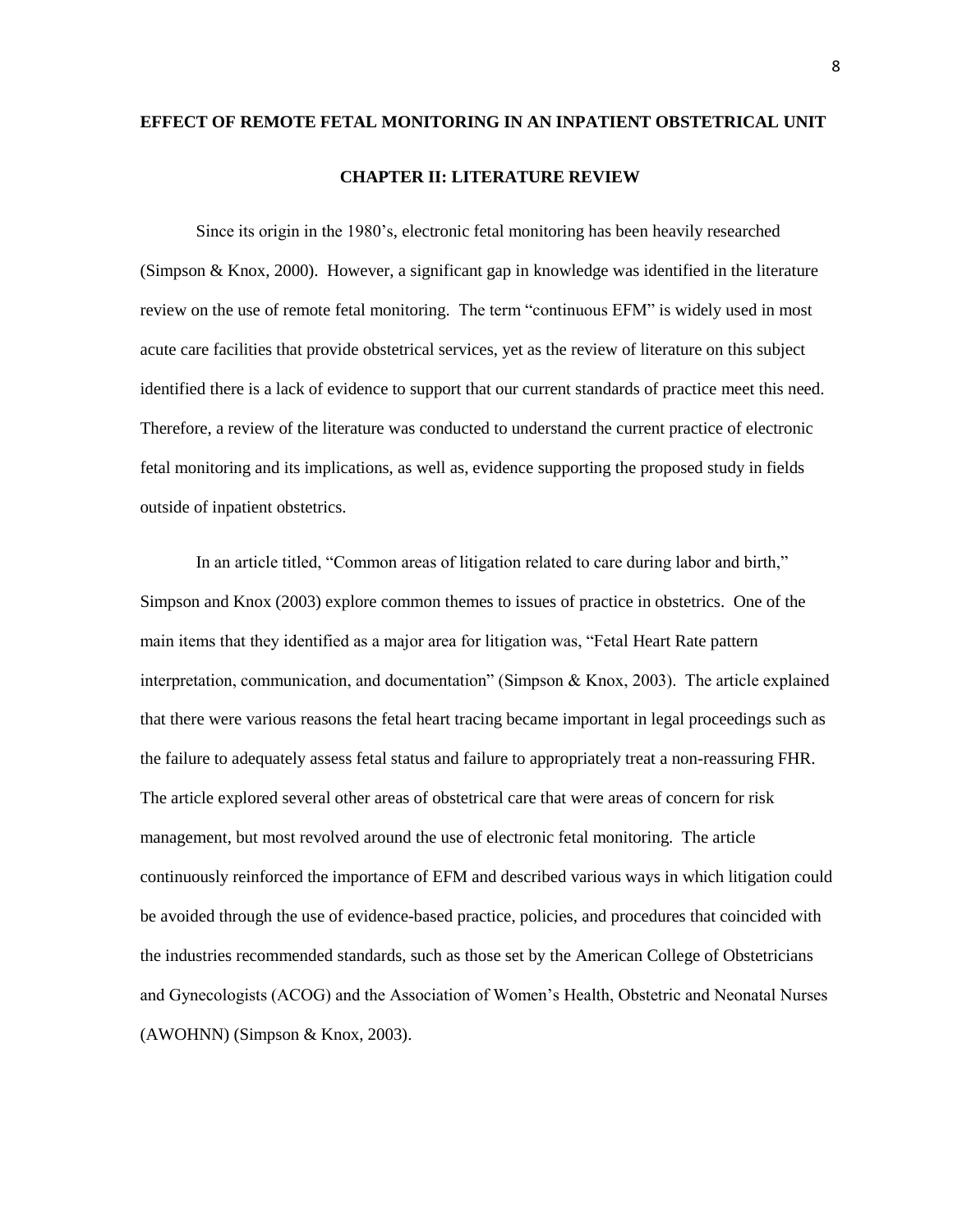Most of the research reviewed identified the need to understand what the FHR means and what can be inferred from the FHR tracing. An article by King and Parer  $(2000)$ , aptly titled, "The physiology of fetal heart patterns and perinatal asphyxia,‖ looks at the reasoning behind common fetal heart patterns and explains why certain tracings require interventions. This article stressed the importance of properly identifying non-reassuring FHR tracings in order to prevent fetal hypoxia that can lead to serious brain injuries in newborns, or asphyxia. The article stated that accelerations and decelerations alone were not enough to determine the well-being of a fetus, and that the combination of these signs with the variability were necessary to adequately assess fetal oxygenation. The article also mentioned several times that external considerations such as maternal health and current treatments were important factors in interpreting the FHR tracing, all of which require human interpretation.

In addition to being able to interpret the FHR tracing, comes having an established language to describe the tracing. In an article by Macones and colleagues (2008), the recommended nomenclature for EFM interpretation was presented based on retrospective evidence of tracings that had resulted in hypoxic or asphyxiated neonates. The article which presented the recommendations of the National Institute of Child Health and Human Development Workshop (2008), established a categorical system for rating FHR tracings. There were three categories established Category I (normal, requiring no intervention), Category II (indeterminate, requiring further monitoring), and Category III (abnormal, requiring immediate intervention) (Macones et al., 2008). This system of ranking is the current recommended rating system for EFM and is supported by both ACOG and AWOHNN (Fedorka, P., 2010).

Research supporting the use and importance of using the EFM, as well as, the current recommended standards for interpretation was abundant; however, research concerning the practical, efficient, and least invasive ways to implement continuous EFM were more scarce. In an article by Clement and colleagues (1999), a qualitative study was described that was conducted to develop a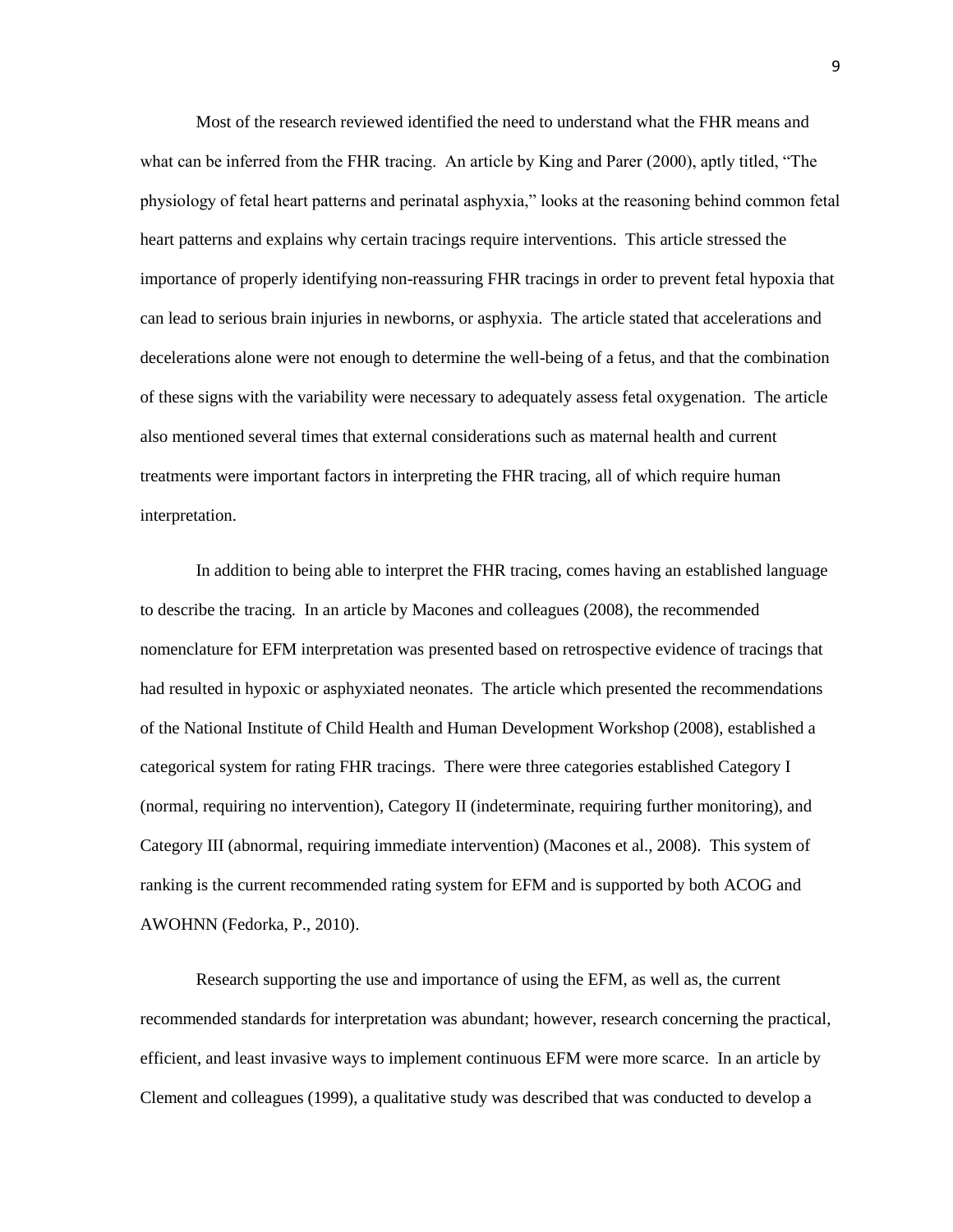tool to evaluate a woman's perception of birth. The study wanted to establish the perception of women on common procedures one of those being EFM and interventions associated with FHR tracings (i.e. maternal positioning and Cesarean Section(C/S)). Having someone trained in EFM is important so that interventions are only used when necessary as the study showed that women's perceptions of labor can alter their self-esteem and even affect mood long after delivery (Clement et al., 1999).

Another qualitative study centered around EFM, looked at how nurses viewed various aspects of their intrapartum care (Sleutel et al., 2007). Common themes presented by Sleutel and colleagues (2007), were that nurses felt as if they were unable to labor with patients due to the "mechanization" and use of computers during the labor process. Several excerpts from nurses' questionnaires stated that due to continuous monitoring they were limited in their interactions with patients at bedside, and that it made the labor and delivery process feel more like a production line. The article addressed the importance of the labor nurse in the birthing process and explained how experienced intrapartum nurses can actually decrease the likelihood of C/S (Sleutel et al., 2007). Therefore, making continuous EFM more practical should be seen as important since it is a known to dissatisfy nurses and hinder patient care.

Another reason that the method of EFM should be researched is because use of remote monitoring by other disciplines has procured many added benefits. An article by, Capuano and colleagues (1995), discussed the piloting of a remote cardiac telemetry monitoring system. The system included monitors on an inpatient telemetry unit and satellite monitors that were set-up on various medical/surgical units throughout the hospital. By implementing the central remote monitoring system the hospital was able to save an estimated \$220,000 and hours required by nursing from 9.4 to 7.7 per day (Capuano et al., 1995). The system required one person to watch all telemetry monitor that were in use so that patients could be more closely monitored on the telemetry unit, and so that stable patients could be housed on medical/surgical floors that needed monitoring that weren't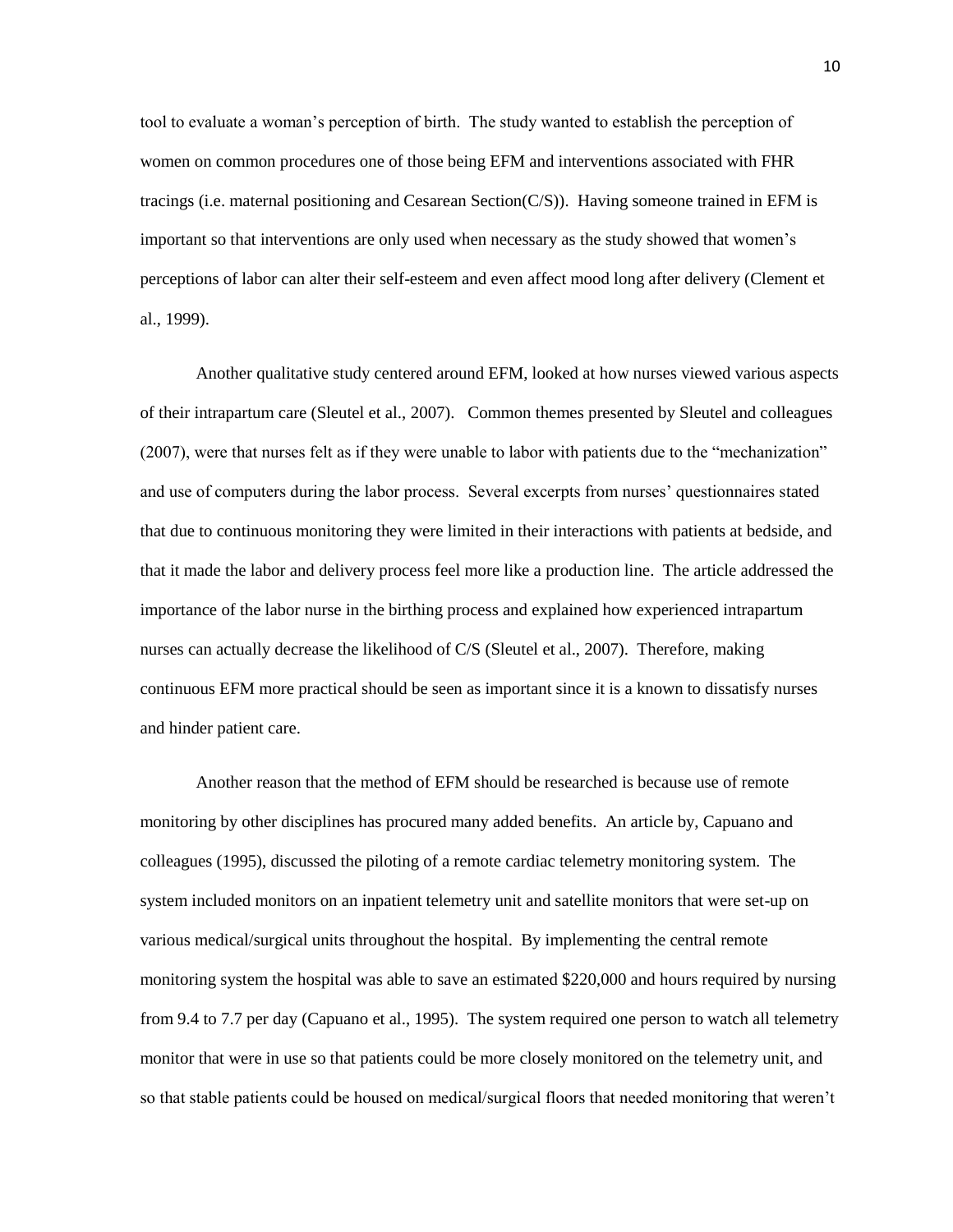requiring cardiac interventions. Overall, the pilot study proved to make telemetry more efficient and safer in this particular facility according to Capuano and others (1995).

Furthermore, borrowing from telemetry and addressing another issue with efficiency is an article by Simpson (1999), about the use of computer generated interpretation in the field of cardiac monitoring. The article titled, "Let's Talk Telemetry," was a short informative article about the use of computer-aided interpretation. Simpson (1999) talked about the advances at this time in the ability of the computer to track and distinguish certain patterns of the heart rate, but said, ―…no matter how sophisticated the system gets, no matter how blurry the lines between data and information become, no matter how standard the standards—none of it works without the knowledge of a practiced professional able to translate all the data and information into care" (p 15). Leading to the last and final area of research covered in the literature review, computer systems and their use in interpreting EFM.

New technology is being developed to interpret EFM tracings or at least to assist in the interpretation process. One such system Sonicaid FetalCare was described in an article by Pardey (2003). The system which is still being developed after its initial debut in 1989, uses a database of over 73,802 tracings to analyze the FHR tracing of a fetus. The system aims to fit a given heart rate to a baseline and determine whether or not the fetal heart rate is showing signs of fetal well-being or distress (Pardey, 2003). Significant evidence was gathered that supports the product's claim about its ability to detect variability; however the research and develop manager said, "A question that is frequently asked is whether FetalCare is better at assessing traces than a skilled human. The answer is...a skilled human can exercise clinical judgment in a way that a computer cannot" (Pardey, 2003, p. 624). Therefore, the article was reiterating the importance of having a person monitoring the FHR tracings over a computer-alone, without constant surveillance from a trained person.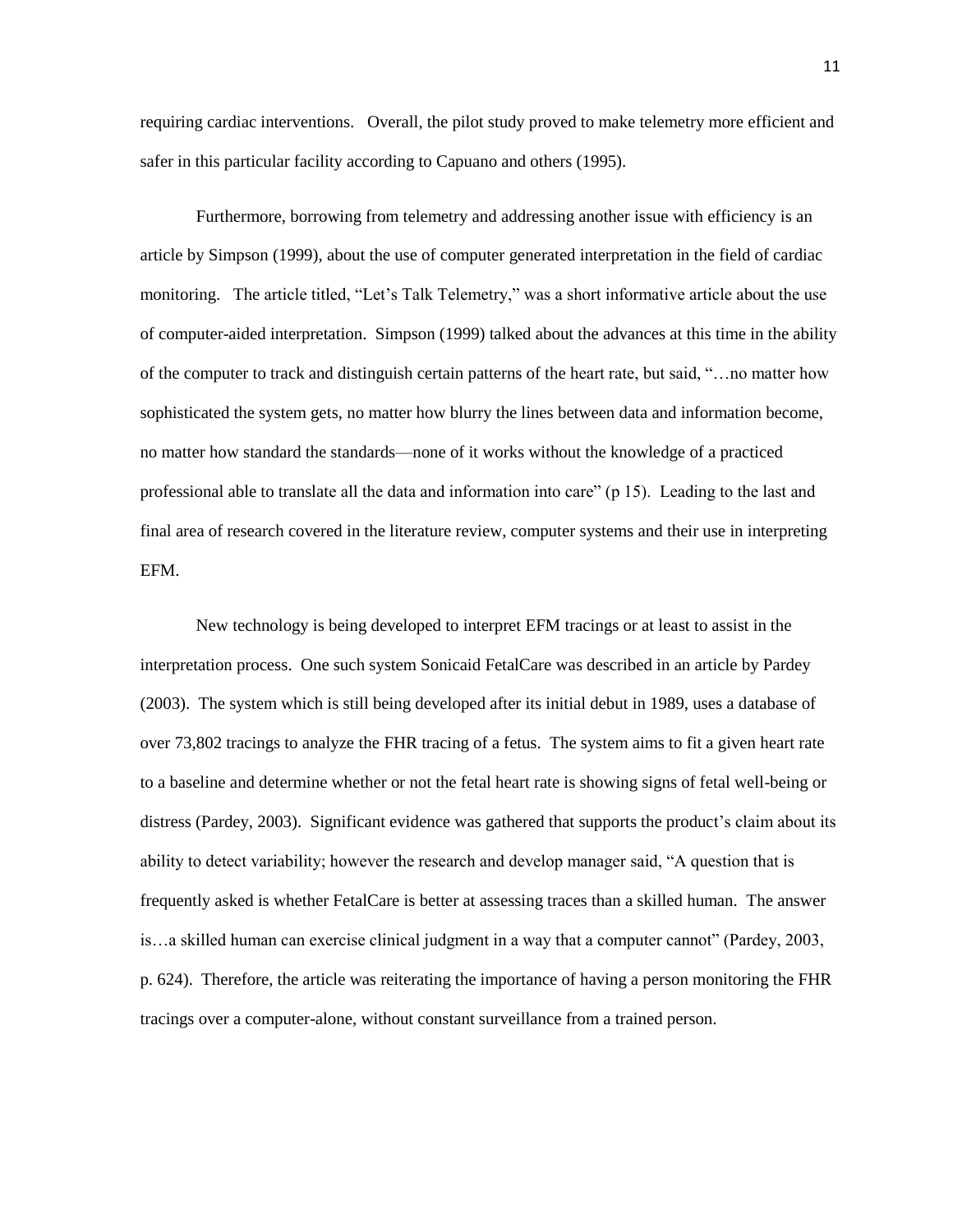Another article by Tongsong and colleagues (2005), actually presented research on the topic of computer-aided interpretation versus clinical judgment and interpretation, and found that FHR tracings when interpreted by trained professionals were done so consistently and accurately; however, the study used the computer-aided interpretation as the control, which is somewhat questionable, as pointed out by the previous article by Pardey (2003). The aim of Tongsong and others (2005), was to establish whether or not humans would consistently rate and define the FHR tracings, which there was significant findings that showed uniform interpretation did occur when subjects were given tracings to interpret. Both of these studies support the idea of having a trained professional in charge of monitoring because, not only is a human better able to understand that entire clinical picture, but they are also able to consistently identify FHR patterns, as well as the computer.

Overall, there was a wealth information available about EFM; however, the literature review identified a major gap in knowledge in regards to the use of remote monitoring in the obstetrical setting. Application of remote monitoring in telemetry has proven to be successful at not only improving patient safety, but also at making practice more efficient which is of upmost importance considering the economic constraints constantly being placed on healthcare facilities. Therefore, conducting research into to the issue of continuous EFM and ways to do so practically, noninvasively, and efficiently could serve to radically benefit the field of obstetrical nursing.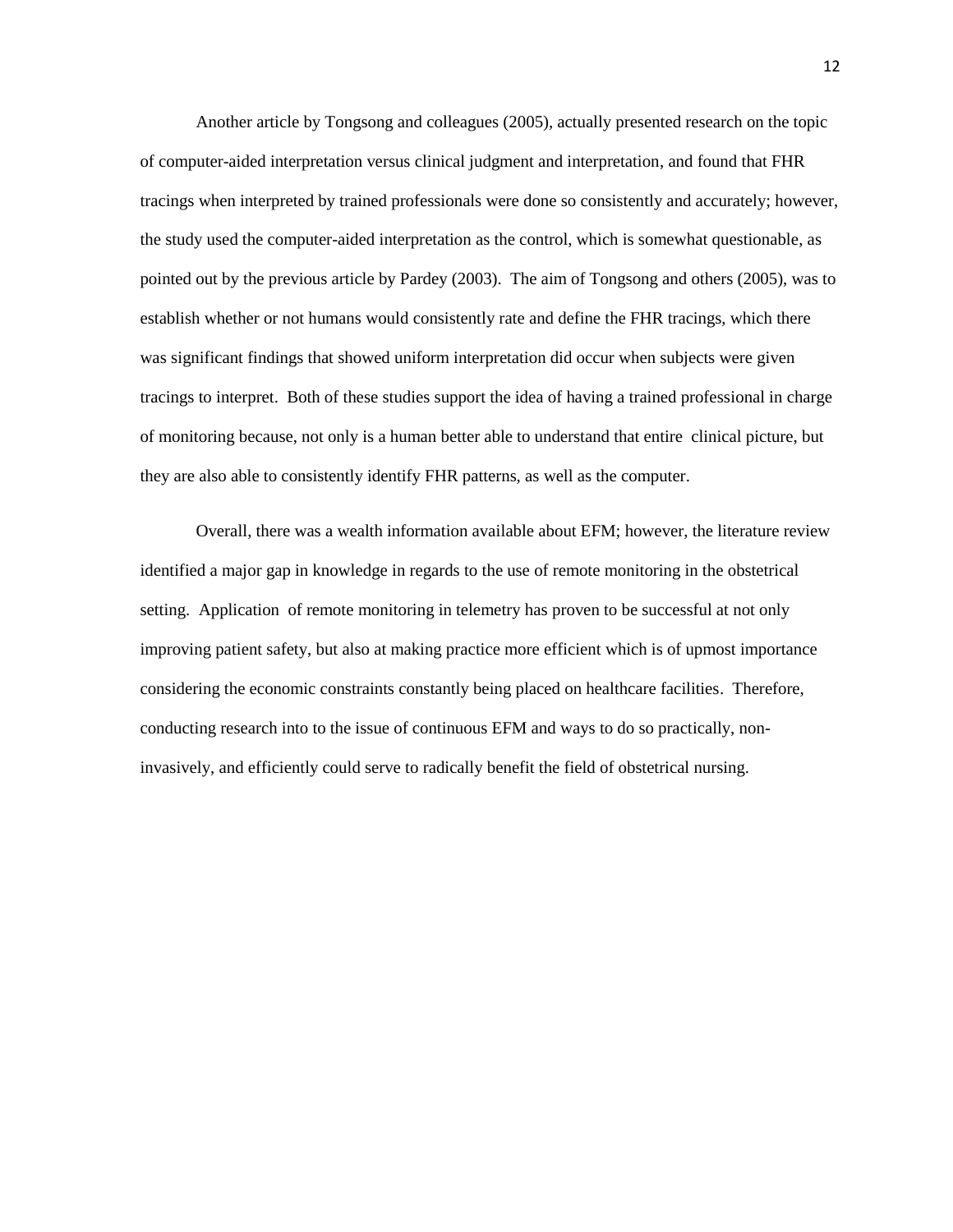## **EFFECT OF REMOTE FETAL MONITORING IN AN INPATIENT OBSTETRICAL UNIT CHAPTER III: METHODOLOGY**

#### **Overview of Design**

The purpose of this research study is to evaluate the effectiveness of implementing the ―Flight Control Nurse‖ (FCN), or remote monitoring protocol, in an inpatient obstetrical center. The study was conducted about a pilot project because there was previously no reported data available on the subject of remote electronic fetal monitoring. The concept of the "Flight Control Nurse" was borrowed from the cardiac telemetry discipline, in which monitor technicians are used to remotely watch all patients on telemetry monitoring (Capuano et al., 1995). The "Flight Control Nurse" is responsible for remotely monitoring all patients on electronic fetal monitoring within the inpatient setting and notifying nurses and physicians when there is interruption in a tracing or a non-reassuring event. The purpose of this research project was to see if any correlation existed between the implementation of the "Flight Control Nurse" position and the measured variables including: nurse reaction time, quality of tracing, and outcome of the newborn as measured by Apgar scores.

#### **Research Design**

The study was conducted using a quantitative design. The data was collected using a retrospective chart review, in order to collect the response time of nurses to electronic fetal monitoring tracings and APGAR of the neonates (Fawcett & Garity, 2009). There were two groups included in the study. The control group, or group one, included patients that were monitored before the implementation of the "Flight Control Nurse" and the experimental group, or group two, included patients that delivered after the implementation of the "Flight Control Nurse". Both groups were randomly selected from the total patient population and then adjusted to satisfy the inclusion criteria.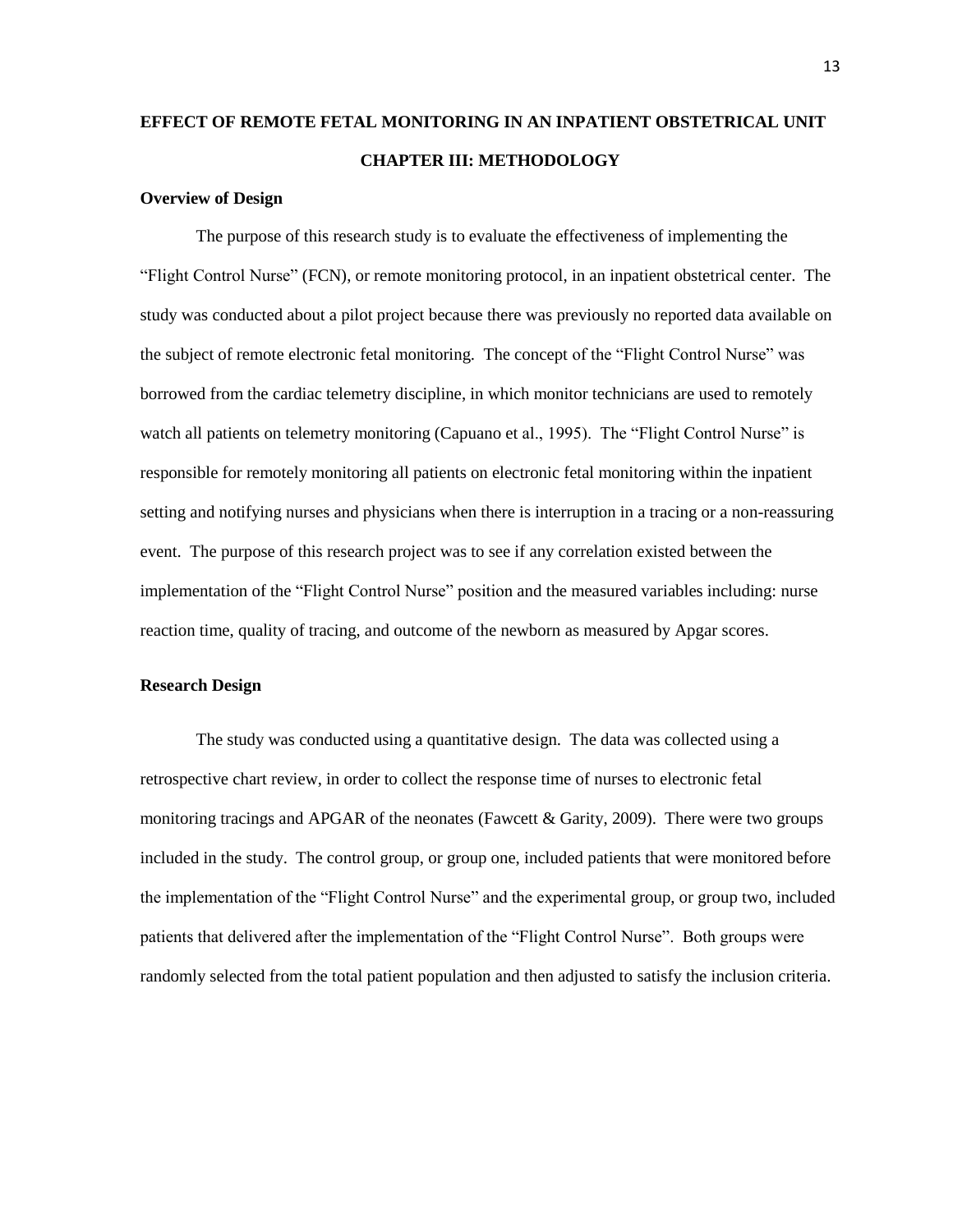#### **Context and Informed Consent**

Prior to conducting the research, the researcher obtained permission from the Internal Review Board (IRB) for Gardner-Webb University and the facility in which the research was conducted. Due to the minimal risks identified for research participants an expedited approval process was used. Also, a waiver was granted for the authorization process due to the minimal risk of exposure of protected health information (PHI) and because the research project could not be conducted without such a waiver (Burns & Grove, 2009). Therefore, a plan for disguising any patient identifiers was presented along with the initial presentation to the IRB. Participant numbers were assigned to patients using a numerical identifier that could be used to validate research findings. Consent of the participants were not required because no interventions were performed outside of the routine care administered to intrapartum patients at this facility, and by taking measures to eliminate the risk of disclosing PHI there were no additional risks identified for the participants.

#### **Sample Population**

The sample population was randomly selected from the total patient population that delivered at the 961 bed tertiary care facility located in northwestern North Carolina. The control group was taken from patients that delivered up to six months prior to implementation, starting in March 1, 2009 through August 31, 2009. The experimental group was taken from the same three month period beginning six months after implementation, March 1, 2010 through August 31, 2010. The choice of using the same months is to help control any external variables such as high or low census that naturally occurs during the course of the year. These fluctuations in census and acuity are according to the statistics reported by the facility.

The sample was collected randomly by using the log of births. Patient identities were protected by using only identifying numbers and by not using the patient's name to identify the data collected. The total sample population included 200 participants, 100 in each group. The sample's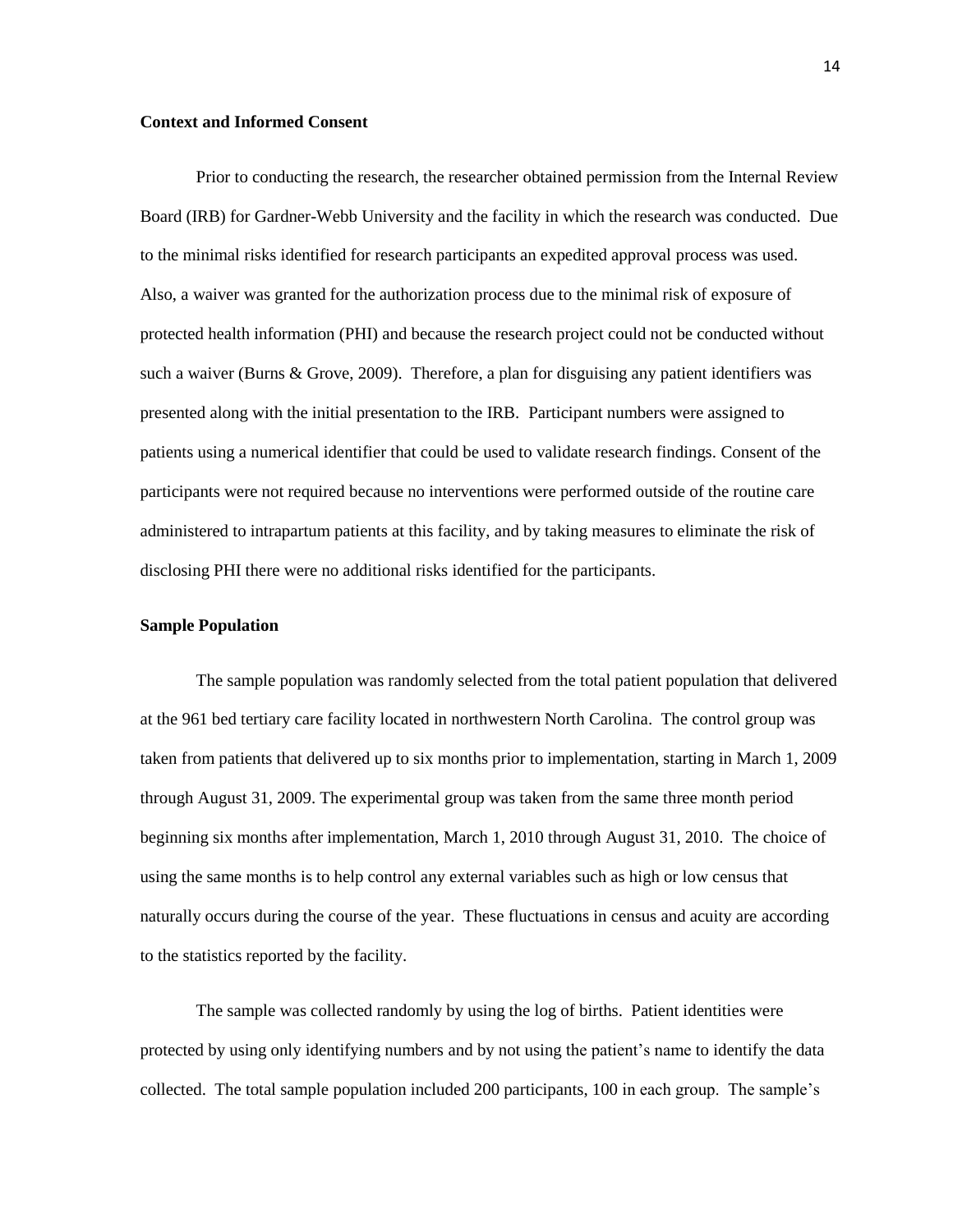size was limited due to the capacity of the electronic system being used and time constraints of both the principal investigator and contributing members of medical team that helped in the restoration of patient medical records. Statistical significance in a group this small would indicate that future research may further strengthen the correlation of any discoveries made. After randomly, selecting 100 deliveries from the total populations of both the control participants, or group one, and study participants, or group two, the sample was measured to satisfy all of the inclusion criteria.

The inclusion criteria for this study were quite extensive. First the targeted sample population only included patients with a single gestation at term ( $>$ 37 weeks and  $\leq$ 41 weeks). Secondly, these patients had to have a documented reason for admission as one of the following: onset of labor, spontaneous rupture of membranes, or induction of labor. Patients included in the study had to have at least three hours of recorded electronic fetal monitoring. Study participants also had to have a successful vaginal delivery recorded, which excluded all C/S deliveries. Finally, participants in the study could not have had any diagnosis or reason that they would require a one to one nurse/patient ratio (i.e. high risk pregnancies, maternal conditions requiring additional nursing support, etc.).

#### **Data Collection Methods**

As mentioned, the data was collected using a retrospective chart review process. The retrospective review was necessary because the data being collected was taken from patients whom delivered before the implementation of the "Flight Control Nurse", which occurred in September of 2009. The experimental group will also came from a retrospective review to control for the Hawthorne effect, or the effect that might occur if nurses knew that their reaction times were being measured (Fawcett & Garity, 2009).

The data collection process included three steps. The first step was obtaining the sample population. As mentioned previously, 100 delivery records were selected using the random selection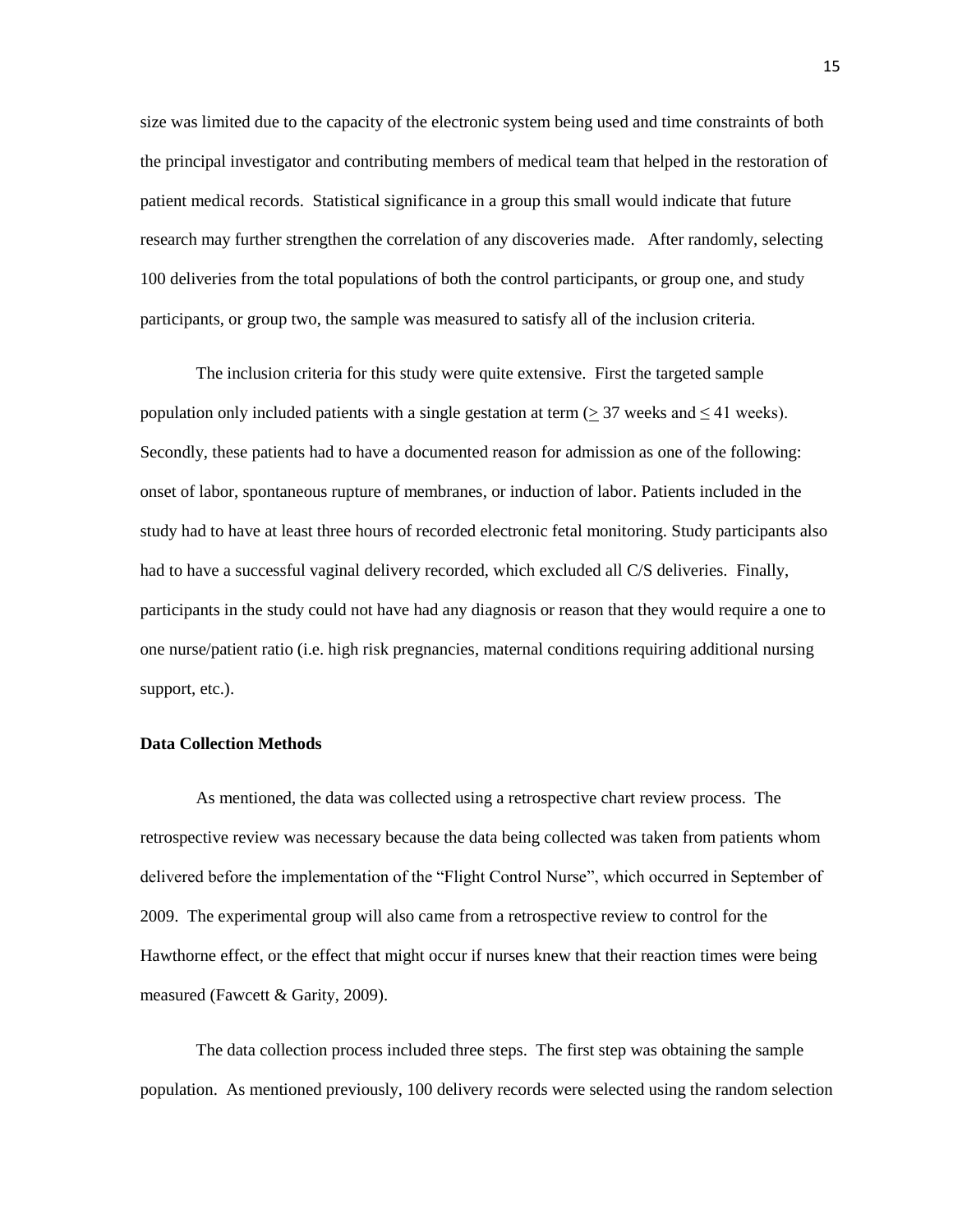technique of selecting every  $5<sup>th</sup>$  record from March  $1<sup>st</sup>$  until 100 records had been chosen from deliveries that occurred during the two designated time periods. Then the sample was evaluated to only include deliveries that meet the inclusion criteria. Only the records meeting the criteria set forth above had their FHR tracings reviewed, this resulted in 41 participants in group one and 44 participants in group two.

The second step required the most time from the researcher because it included reviewing of the fetal heart rate tracing. Data was only collected from the greater time period of the two: 1) when the patient is defined as being in active labor, which is classified by a dilation of greater than four (4) centimeters (Olds, London, Ladewig, & Davidson, 2004), or 2) three hours prior to delivery independent of dilation. The researcher will record the amount of time it takes from the beginning of either an interruption in the tracing or a non-reassuring event before the nurse documented her first intervention. Non-reassuring patterns for the purpose of this study were those defined as a category II or III by the NICHHD (Fedorka, 2010), including: late decelerations, new onset of variable decelerations, spontaneous decelerations, significant changes in baseline  $\approx$  110 bpm or  $>$ 170 bpm), and loss of variability (<6 bpm) for greater than 20 minutes. The researcher will also collect the total time that the patient was on the monitor during the selected labor time, and the total amount of time that the tracing was unable to be assessed due to an unanticipated interruption in tracing lasting at least 60 seconds. The researcher also recorded the total number of intervention episodes noted on the electronic fetal monitor tracing. An intervention episode includes all nursing interventions performed until the issue with fetal heart rate resolves, a medical intervention is initiated, or there was a period of >5 minutes with nothing charted. After 25 minutes of monitoring time elapses after an identified need for intervention the time was cut-off to keep from skewing the data. Finally, the researcher will record the one and five minute Apgar scores given to the neonates of the mothers included in the study.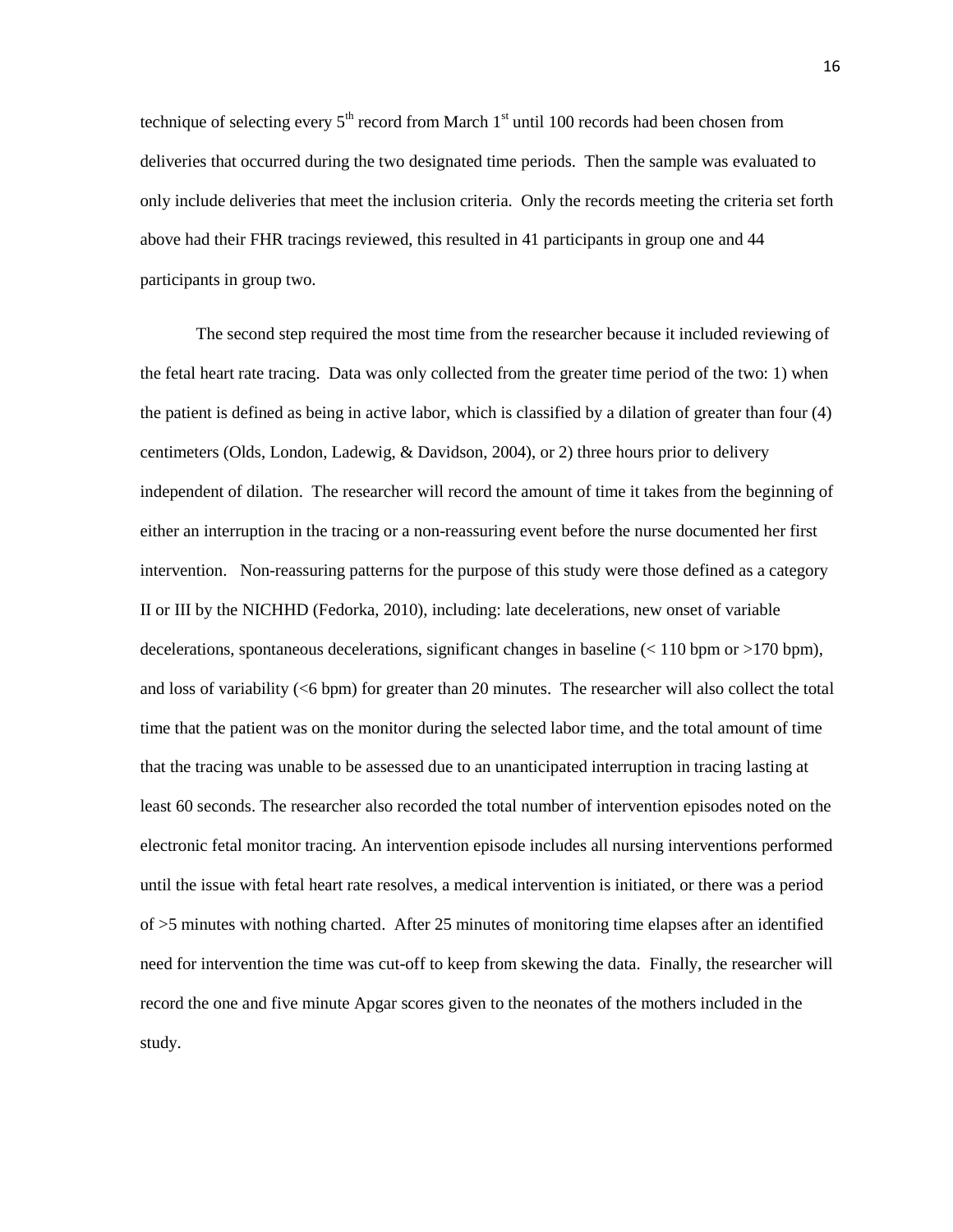#### **Data Analysis**

After all the data was collected it was placed into a database for analysis. The total time in seconds for the nurse to document the first intervention was calculated and averaged over the total of intervention episodes, in order to establish an average reaction time to an episode for each person in the sample. The total time that the patient was off of the monitor for an unanticipated interruption was also calculated; this calculation was used to compare the amount of time that patients were not tracing in comparison to the total monitoring period. This calculation represents the percent of monitoring time that the subject was unable to be traced. Finally, the one and five minute Apgar scores will be compared for both groups. By looking at the Apgar scores and comparing the two groups the researcher evaluated any significance or correlation in the implementation of the program and the outcome of the neonates that the "Flight Control Nurse" was watching.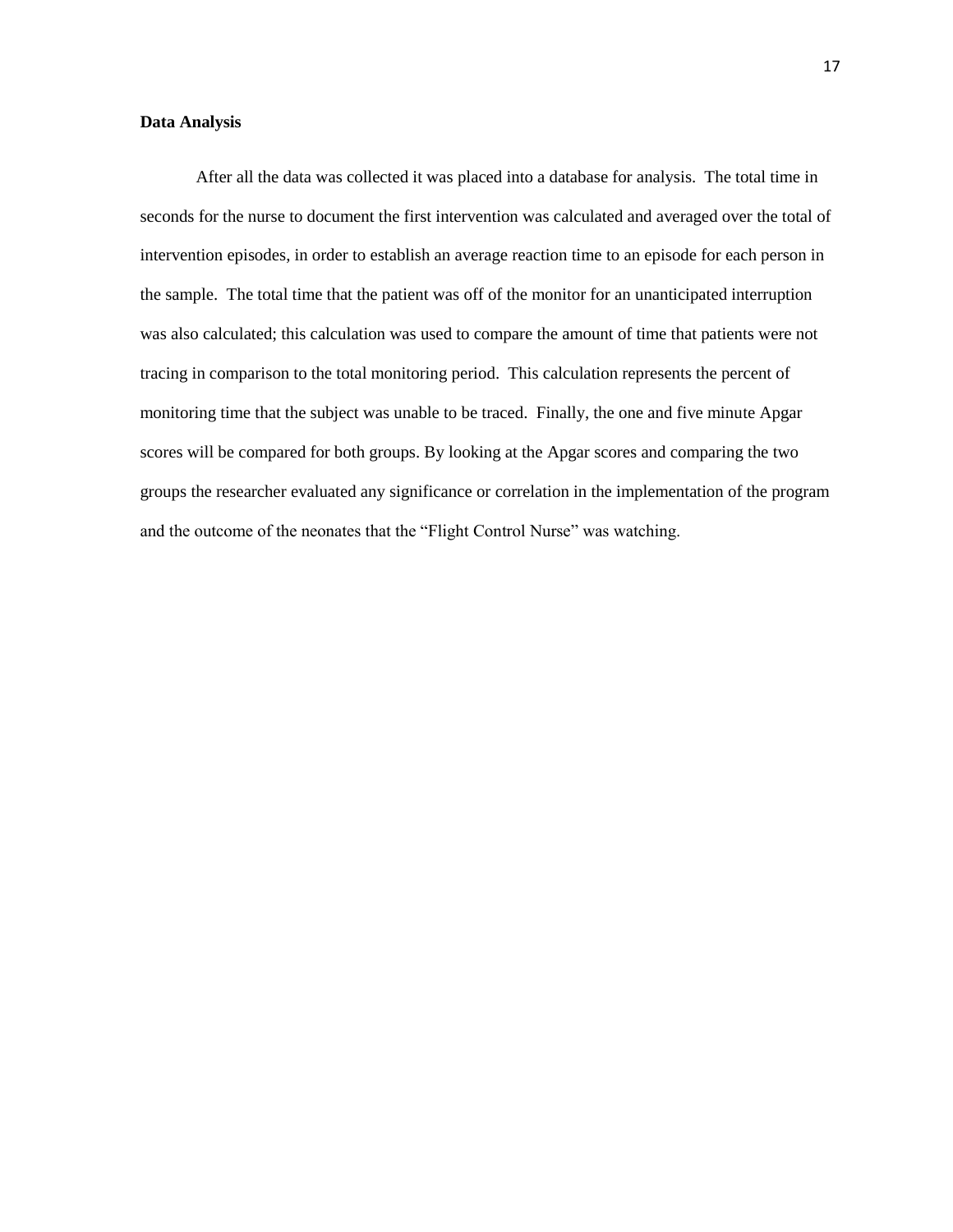# **EFFECT OF REMOTE FETAL MONITORING IN AN INPATIENT OBSTETRICAL UNIT CHAPTER IV: RESULTS**

#### **Sample Population**

The population sizes were significantly impacted by the strict inclusion criteria, Table 1 shows the reasons for exclusion from the study. The reasons for exclusion for participation in both group one (G1) and group two (G2) were similar in a lot of ways with a higher incidence of pre-term deliveries noted in G2 , countered by a slightly higher incidence of C/S deliveries in G1. Table 1 also illustrates the large number of study participants that were excluded for reasons other than those listed including: less than 3 hours of monitoring being recorded, an excluded reason for admission, and/or the inability to retrieve a record from archive.

#### **Table 1**

| Group          | <b>Total</b> | <b>Pre-Term</b><br><b>Delivery</b> | Post-Term<br><b>Delivery</b> | <b>Multiple</b><br><b>Gestation</b> | C/S<br><b>Delivery</b> | <b>Other</b> | <b>Study</b><br>Participants |
|----------------|--------------|------------------------------------|------------------------------|-------------------------------------|------------------------|--------------|------------------------------|
| G1             | 100          | $\overline{4}$                     |                              | 3                                   | 31                     | 19           | 41                           |
| G <sub>2</sub> | 100          | $\mathbf Q$                        |                              | 2                                   | 27                     | 16           | 44                           |

*Sample Population - Inclusion Criteria and Rates of Incidence for Exclusion*

Furthermore, when looking at descriptive statistics for the two groups, which are listed in Table 2. More similarities between the two populations can be seen, for example both G1 and G2 had mean gestational ages of 39 weeks, and similar gravida and parity rates, with G2 having on average a slightly higher incidence of gravidum. Overall, the average of total time monitored only differed by about four minutes for G1 and G2, with G2 having a little less total time on the monitor. Largely the biggest difference between G1 and G2 was in reaction time totals, on average G2 had a significantly smaller number of 1,412.43 seconds (about 23 minutes), which will be discussed further in response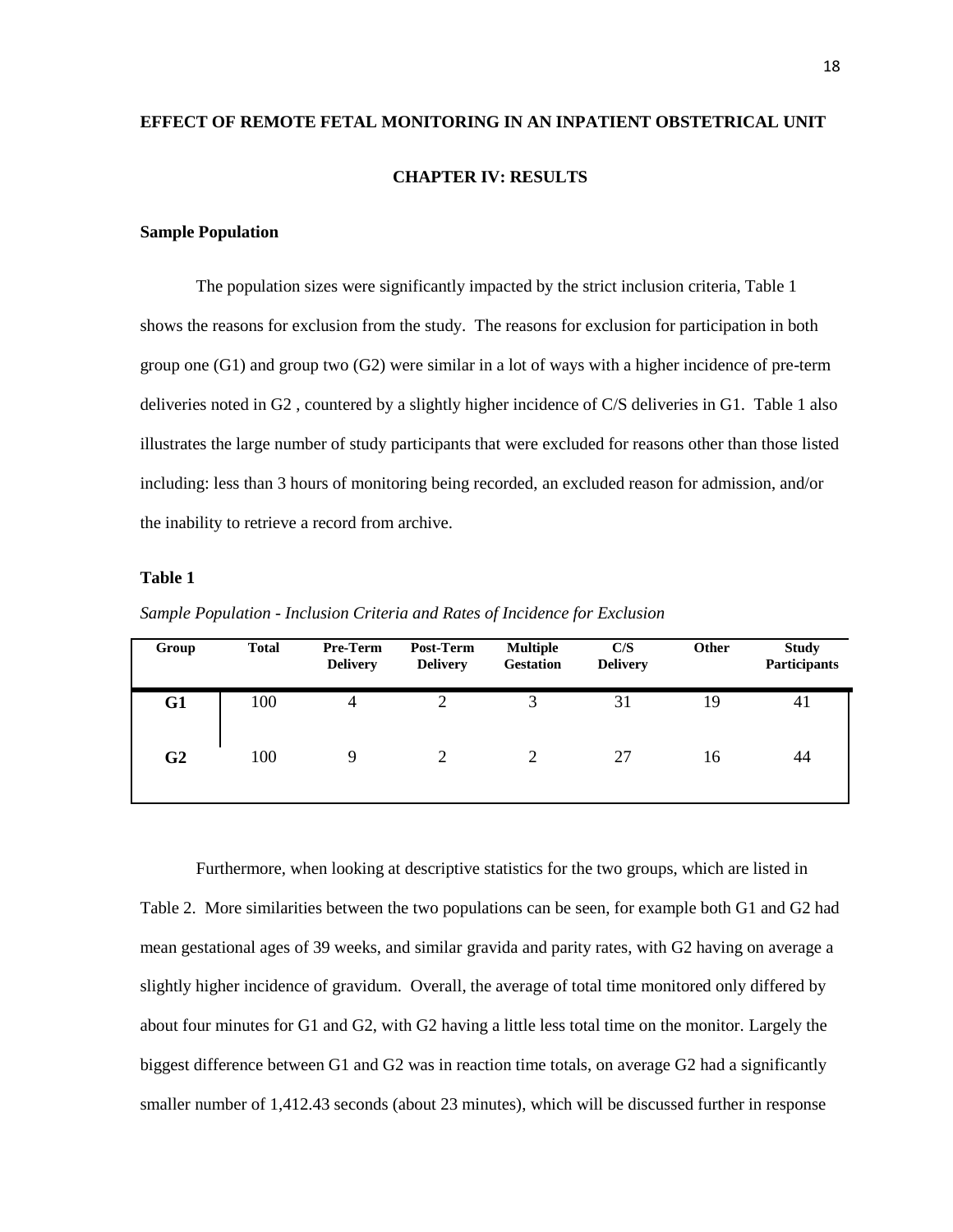to the specific research questions. Otherwise, the total time of unintentional interruptions in monitoring and total number of interventions were very similar between the two groups, which can also be seen in Table 2. By looking at these descriptive statistics the researcher was satisfied with the similarity of the two groups selected for comparison.

#### **Table 2**

*Sample Population - Descriptive Averages*

| Group          | <b>Total</b> | <b>Gestational</b><br>Age (Weeks) | Gravida        | Parity<br>(Admission) | <b>Total Time</b><br>Monitored-<br><b>TTM</b><br>(Minutes) | <b>Total Time of</b><br><b>Unintentional</b><br><b>Interruptions of</b><br>Monitoring-<br><b>TTUIM</b><br>(Minutes) | <b>Reaction</b><br>Time Total-<br><b>RTT</b><br>(Seconds) | Total #<br><b>Intervention</b><br><b>Episodes</b> |
|----------------|--------------|-----------------------------------|----------------|-----------------------|------------------------------------------------------------|---------------------------------------------------------------------------------------------------------------------|-----------------------------------------------------------|---------------------------------------------------|
| G1             | 41           | 39                                | $\overline{2}$ |                       | 355.72                                                     | 18.91                                                                                                               | 2338.1                                                    | 3.28                                              |
| G <sub>2</sub> | 44           | 39                                | 3              |                       | 351.70                                                     | 18.00                                                                                                               | 1412.43                                                   | 3.83                                              |

#### **Data Collected for Research Questions**

1. Was there an improvement in the reaction times of nurses to an unintentional interruption and non-reassuring FHR tracings with the implementation of the "Flight Control Nurse"?

With regards to question one, the data collected showed an improvement in the overall reaction times of G2 to events in the fetal heart tracing. Table 3 shows that reaction times of nurses were improved on average by 6 minutes and 24 seconds in G2 (6 minutes), from the average reaction time in G1 of 12.4 minutes. Therefore, a positive correlation between implementation and the time it took for an intervention to be charted on the strip was shown. The level of significance, seen in Table 4, using the Independent Samples Mann-Whitney U test was .000 when looking at average reaction time and .006 when looking at reaction time totals, which shows a strong correlation between the data using the reference significance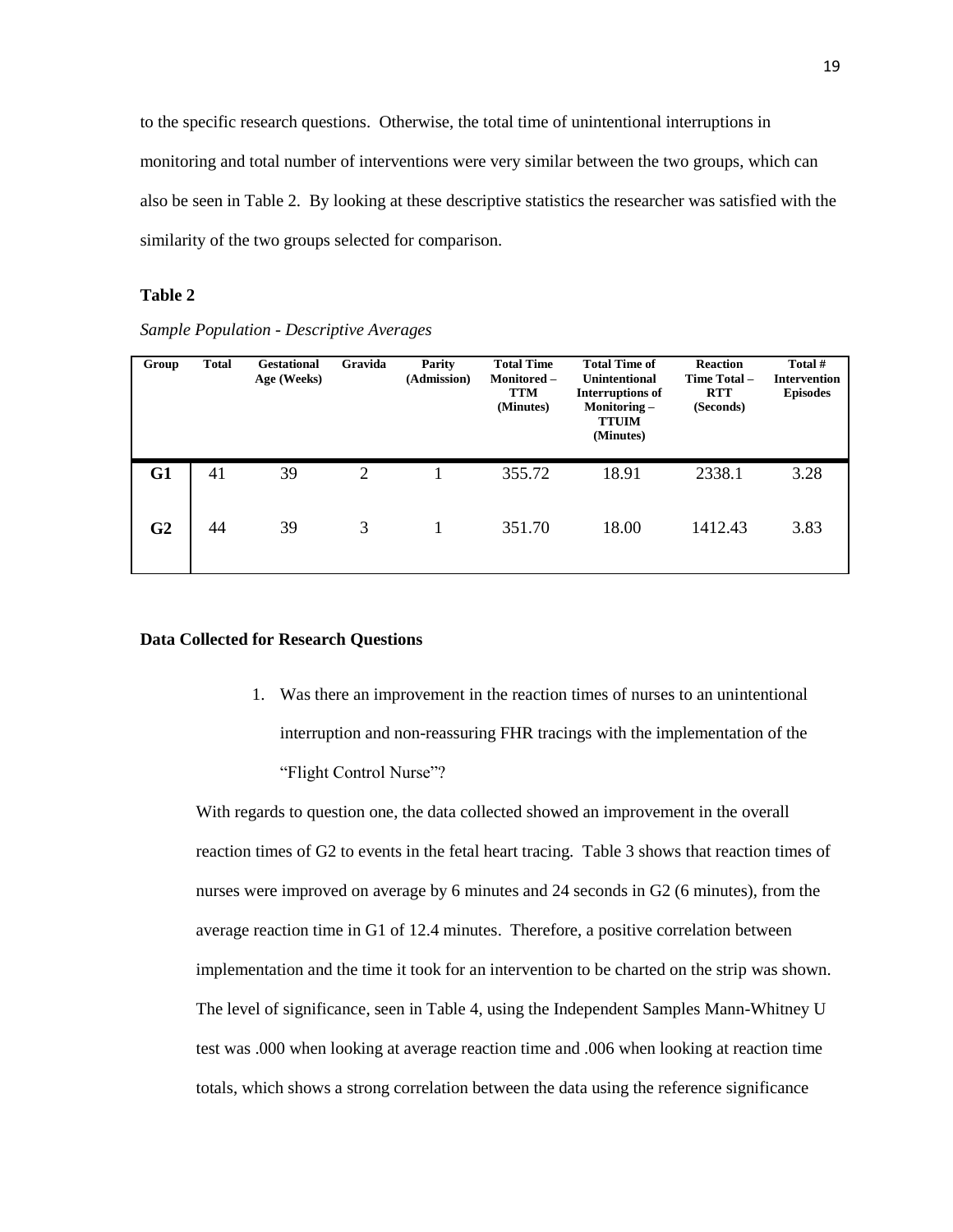level of .05. Figure 1 graphically displays the disparity in reaction times between the two

groups, notice how G2 reaction time total (RTT) is significantly less than that of G1.

### **Table 3**

*Group Averages for Measurement Questions*

| Category                                                  | Group 1                      | <b>Group 2</b>              |
|-----------------------------------------------------------|------------------------------|-----------------------------|
| <b>Average Reaction</b><br><b>Time of Nurses</b><br>(ART) | 12.40 minutes per<br>episode | 6.00 minutes per<br>episode |
| % of Non-Quality<br><b>Tracing</b><br>(NQT)               | 6.32%                        | 5.13%                       |
| <b>One Minute APGAR 7.43</b><br>(A1)                      |                              | 7.85                        |
| Five Minute APGAR 8.91<br>(A5)                            |                              | 8.98                        |

### **Figure 1**

*Frequency Distribution of Average Reaction Times by Group*

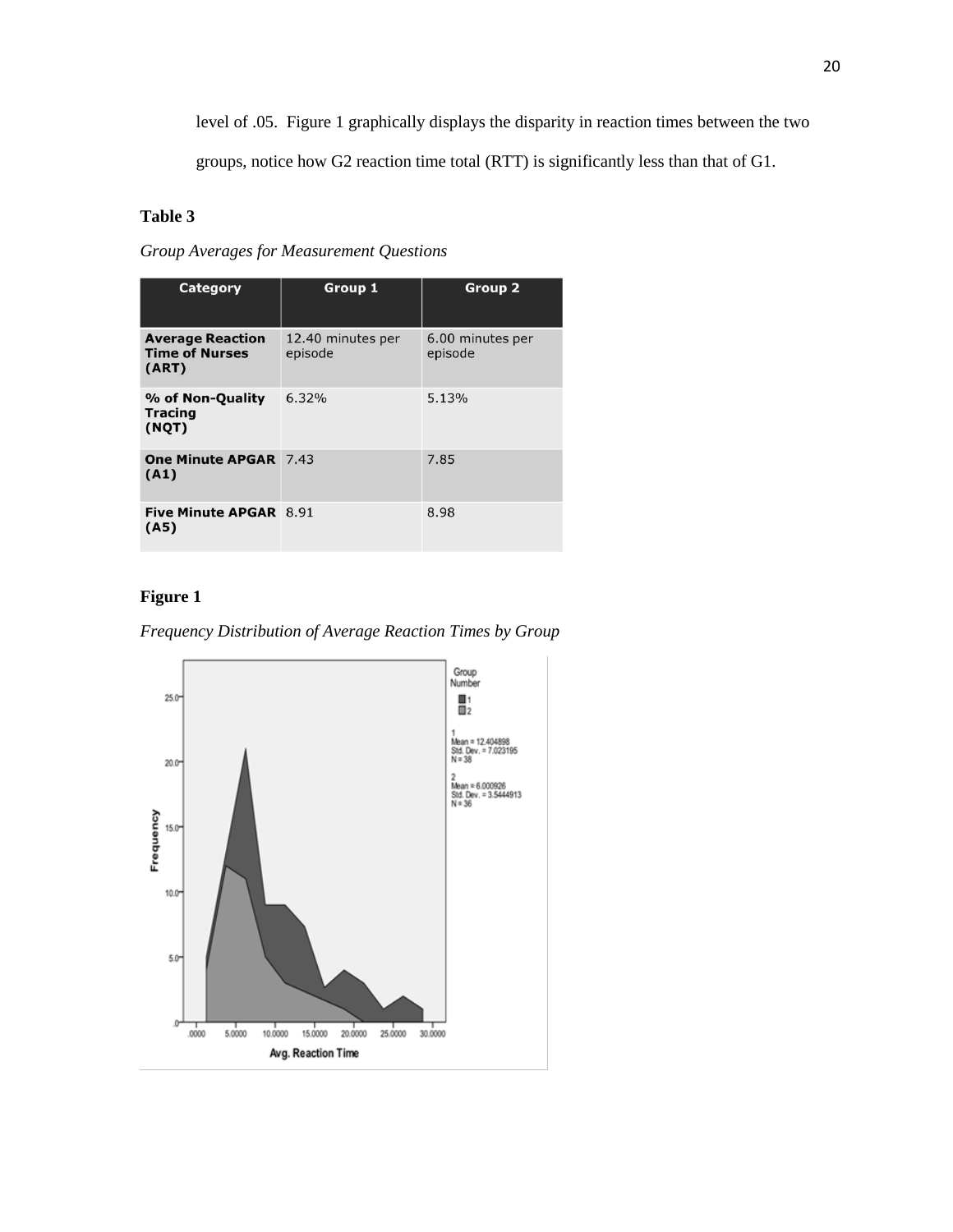2. Was there an improvement in the quality of tracing available for interpretation after the implementation of the "Flight Control Nurse"?

The overall quality of tracing was measured by percentage of tracing unable to be interpreted due to unintentional interruptions of greater than 60 seconds, this variable was protected from regularly occurring events such as placement of the epidural, and use of the bedpan, by subtracting moments of documented interruptions from the total time of monitoring. In review of Table 3, it can been seen that G2 again had some improvement on G1 with a percentage of non-quality tracing being 5.13% and G1 being 6.32%; however the statistical significance of this finding was much lower showing a weaker correlation between the group assignment and percent of non-quality tracing. According to the Mann-Whitney U test of significance the level of significance for the percent of quality tracing variable was .362 (Table 4). Therefore, the finding was not significant enough to reject the null hypothesis. Therefore, further testing of this variable would be indicated to determine if implementation of the FCN would truly impact the overall quality of tracing.

3. Was there an improvement in neonatal outcomes based on the Apgar scores given at one and five minutes since the implementation of the "Flight Control" Nurse"?

The Apgar scores assigned to neonates born to study participants were looked at to evaluate the impact of this program on outcomes. Surprisingly, G2 again showed some improvements from G1 in regards to Apgar scores going from 7.43 (G1) to 7.85 (G2) on average at one minute and 8.91 (G1) to 8.98 (G2) on average at five minutes. However, again by looking at the level of significance of this correlation the findings were not statistically significant enough to rule out the null hypothesis with a level of significance .163 (A1) and .264 (A5) respectively (Table 4). Therefore, further testing of this question would be necessary to determine if the implementation of the FCN was correlated with the improvement in Apgar scores, because of the small incremental difference expected a much larger sample would be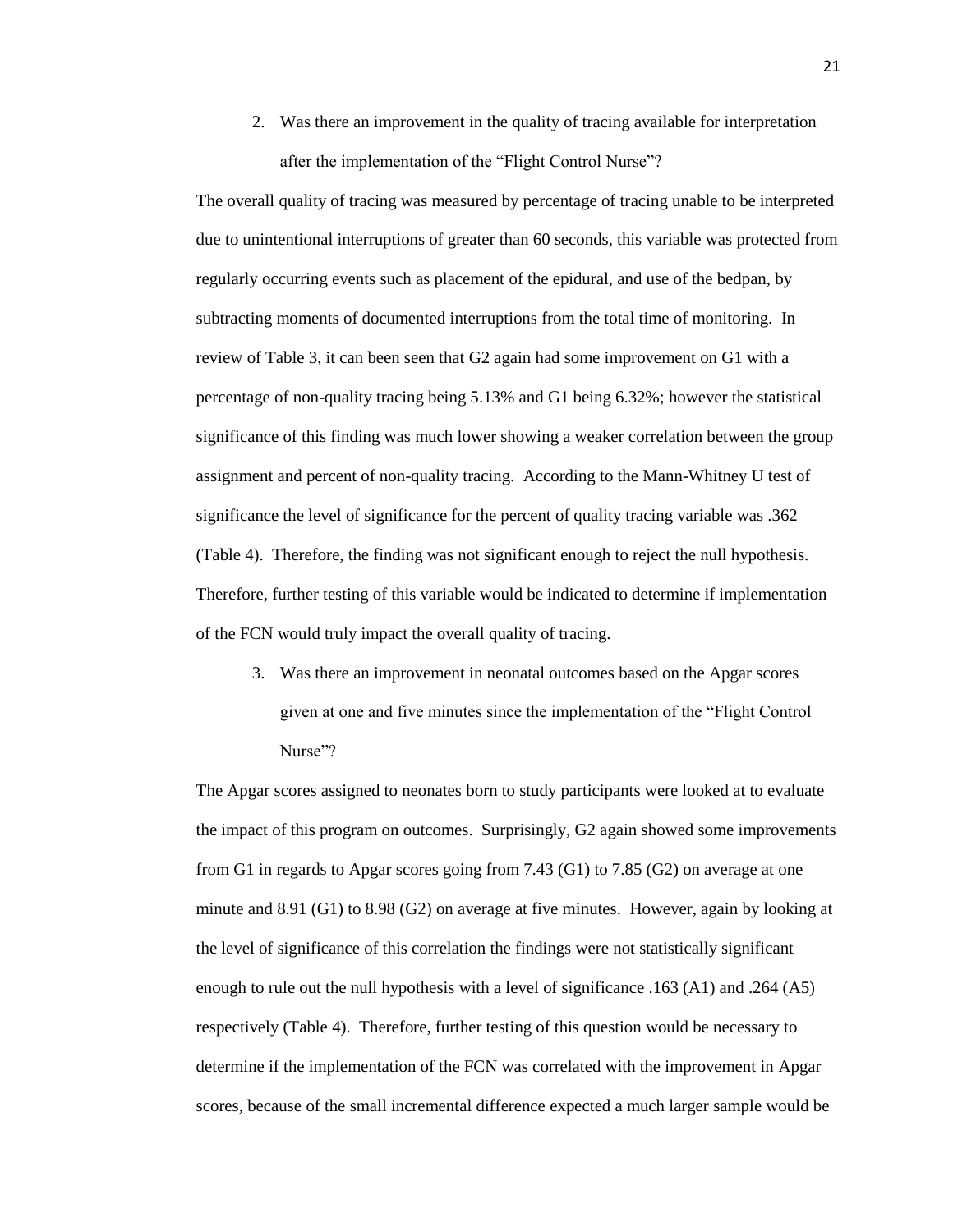needed in order to obtain statistically significant findings. Future researchers need to conduct a power analysis of this variable to evaluate the ideal sample size to evaluate for differences in Apgar scores.

#### **Table 4**

*Hypothesis Test Summary for Research Questions – Generated by SPSS Software*

|                | <b>Null Hypothesis</b>                                                                                                        | Test                                                  | Sig. | Decision                          |
|----------------|-------------------------------------------------------------------------------------------------------------------------------|-------------------------------------------------------|------|-----------------------------------|
| 1              | The distribution of Total Time of<br>Unintentional Interruptions Minutes<br>is the same across categories of<br>Group Number. | Independent-<br>Samples<br>Mann-<br>Whitney U<br>Test | .374 | Retain the<br>null<br>hypothesis. |
| $\overline{2}$ | The distribution of Reaction Time<br>Total Seconds (RTT) is the same<br>across categories of Group<br>Number.                 | Independent-<br>Samples<br>Mann-<br>Whitney U<br>Test | .006 | Reject the<br>null<br>hypothesis. |
| 3              | The distribution of % of NON-<br>Quality Tracing is the same across<br>categories of Group Number.                            | Independent-<br>Samples<br>Mann-<br>Whitney U<br>Test | .362 | Retain the<br>null<br>hypothesis. |
| 4              | The distribution of Avg. Reaction<br>Time is the same across categories<br>of Group Number.                                   | Independent-<br>Samples<br>Mann-<br>Whitney U<br>Test | .000 | Reject the<br>null<br>hypothesis. |
| 5              | The distribution of APGAR at one<br>minute (A1) is the same across<br>categories of Group Number.                             | Independent-<br>Samples<br>Mann-<br>Whitney U<br>Test | .163 | Retain the<br>null<br>hypothesis. |
| 6              | The distribution of APGAR at five<br>minutes (A5) is the same across<br>categories of Group Number.                           | Independent-<br>Samples<br>Mann-<br>Whitney U<br>Test | .264 | Retain the<br>null<br>hypothesis. |
| $\overline{7}$ | The distribution of Total of<br>Intervention Episodes (TIE) is the<br>same across categories of Group<br>Number.              | Independent-<br>Samples<br>Mann-<br>Whitney U<br>Test | .377 | Retain the<br>null<br>hypothesis. |

| <b>Hypothesis Test Summary</b> |
|--------------------------------|

Asymptotic significances are displayed. The significance level is .05.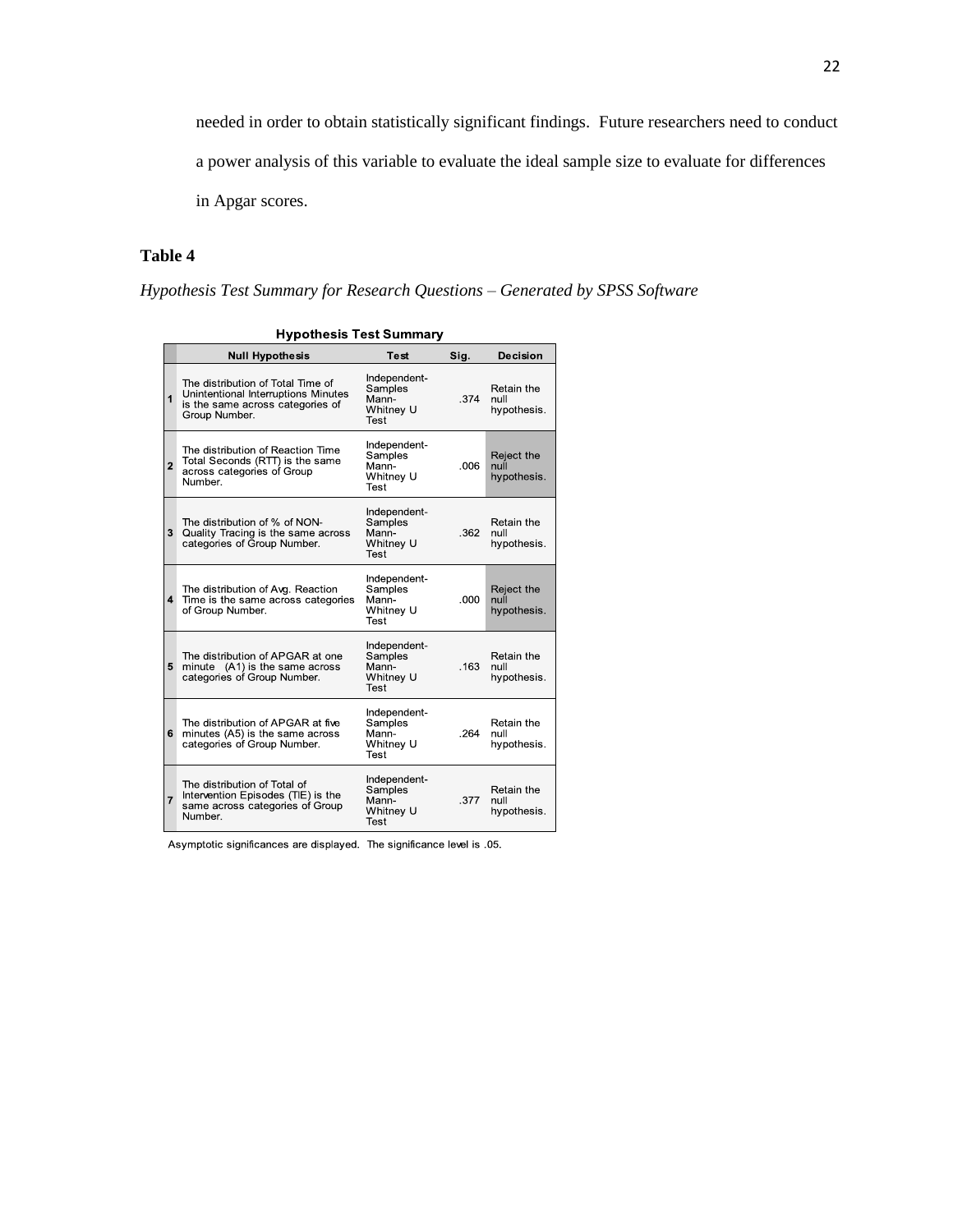# **EFFECT OF REMOTE FETAL MONITORING IN AN INPATIENT OBSTETRICAL UNIT CHAPTER V: DISCUSSION**

#### **Summary**

This study was conducted to build a foundation of knowledge in regards to the use of remote fetal monitoring for inpatient obstetrics. The literature identified a significant gap in knowledge for this particular area of nursing; therefore, this retrospective study was done to investigate the effect of a pilot remote monitoring protocol. Overall, the findings of the research supported the implementation of the FCN protocol as reaction times significantly improved after implementation, as well as, the percentage of quality tracing and APGAR scores, though those were not found to be as statistically significant. This study provides some preliminary data in regards to the use of remote monitoring for obstetrical patients, and should serve to support future research efforts in this area of nursing.

#### **Strengths, Weaknesses, Opportunities, Threats (SWOT) Analysis of Study**

**Strengths**. In performing a SWOT analysis of this study, many different strengths, weaknesses, opportunities, and threats were identified that could have implications for interpretation of the data collected herein , in addition to, implications for future research on this topic. The strengths that were identified include the similarity of the two sample populations even though they were collected from different periods in time. Additionally, the amount of understanding and knowledge of staff nurses about the FCN position and the roles and responsibilities of this position was an identified strength. Unlike a situation where this position may be implemented simply to test the effect, this position was implemented and staff nurses were educated thoroughly on the protocol involved. Moreover, another important strength of this study was the knowledge and background of the principal investigator, who was experienced in high-risk maternity care and is nationally certified in inpatient obstetrics.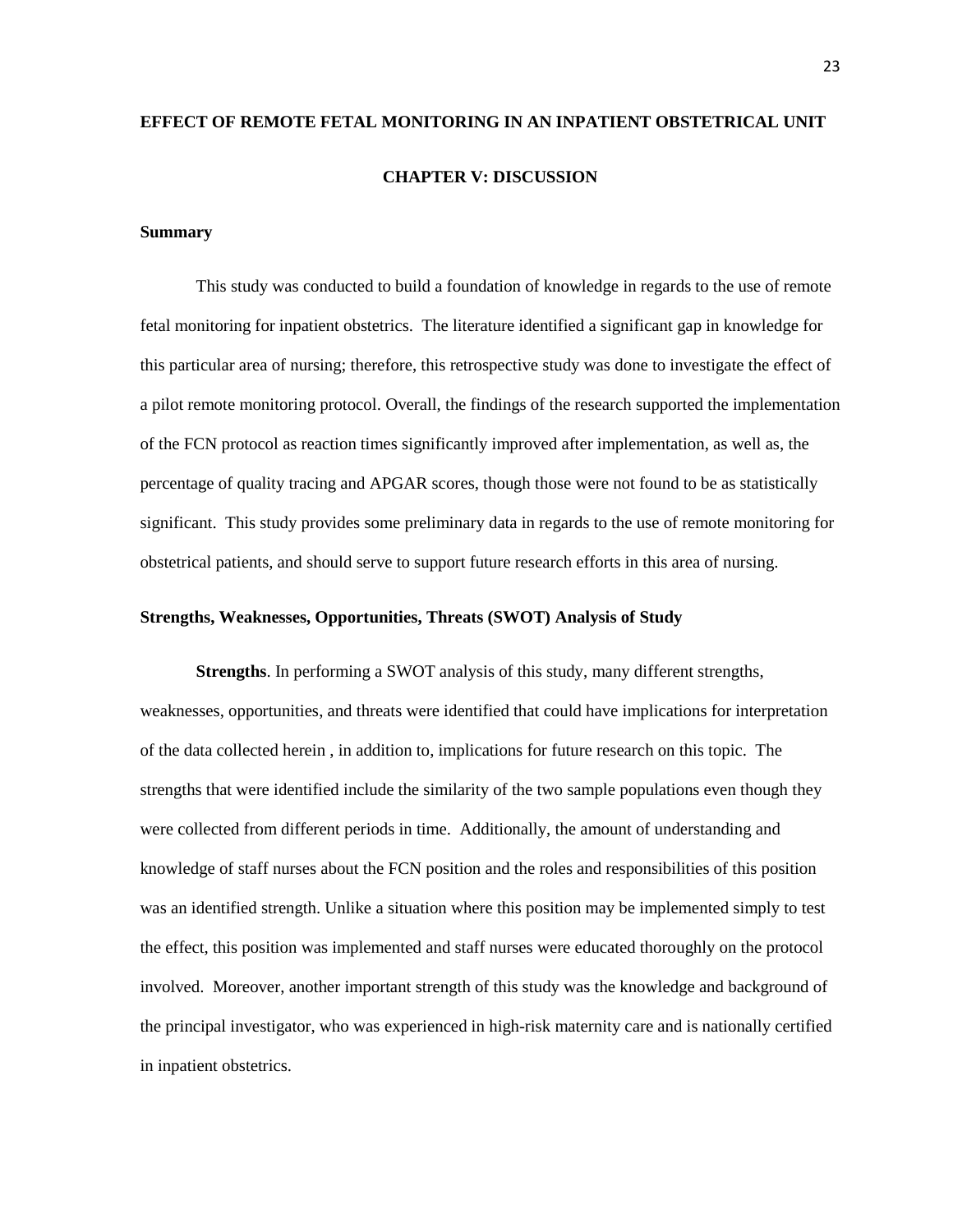**Weaknesses.** Some weaknesses identified in this study were the small sample groups used for data collection. In a hospital that averages 6,500 to 7,000 deliveries per year, a sample of 100 participants is relatively smaller than that which would be ideal for a research project of this nature. However, because there were constraints on both time and resources the smaller sample was chosen to be representative of the total population. Additionally, using patients from different periods in time was an identified weakness because variables such as experience of staff, patient acuity, and unit census could not be controlled. Researcher bias was also identified as a potential weakness because the interpretation of the fetal heart tracings was subject solely to the principal investigator; furthermore, because of the researcher's familiarity with the subjects the group assignment of study participants was known, which has the potential of creating additional bias. Finally, the data collected fails to specifically correlate the performance of nurses post-implementation with the actions of the FCN, because it would be difficult to determine if the FCN did in fact notify the nurse every time an event occurred on the fetal heart rate monitor, it would be erroneous to conclude that the FCN was the only factor impacting the improved reaction times. Other factors, such as: heightened awareness of recent sentinel events; more experienced staff; or greater expectations by supervisors for documentation may be offered as additional explanations for the decreased reaction times observed in G2. Furthermore, since documentation of interventions was the only unit available for measurement in this type of retrospective review, it is impossible for the study to determine whether or not the improvements were seen simply in documentation. Conversely, if the improvement was made in documentation because of the FCN presence, there would be the unintended, but welcome benefit to the hospital in having more accurate and detailed documentation as a result of implementation.

**Opportunities**. Some opportunities identified by this study would be the implications of the data collected and what that means for future researchers and others interested in the field of fetal heart rate monitoring. Some areas identified that are in need of further research include the effect on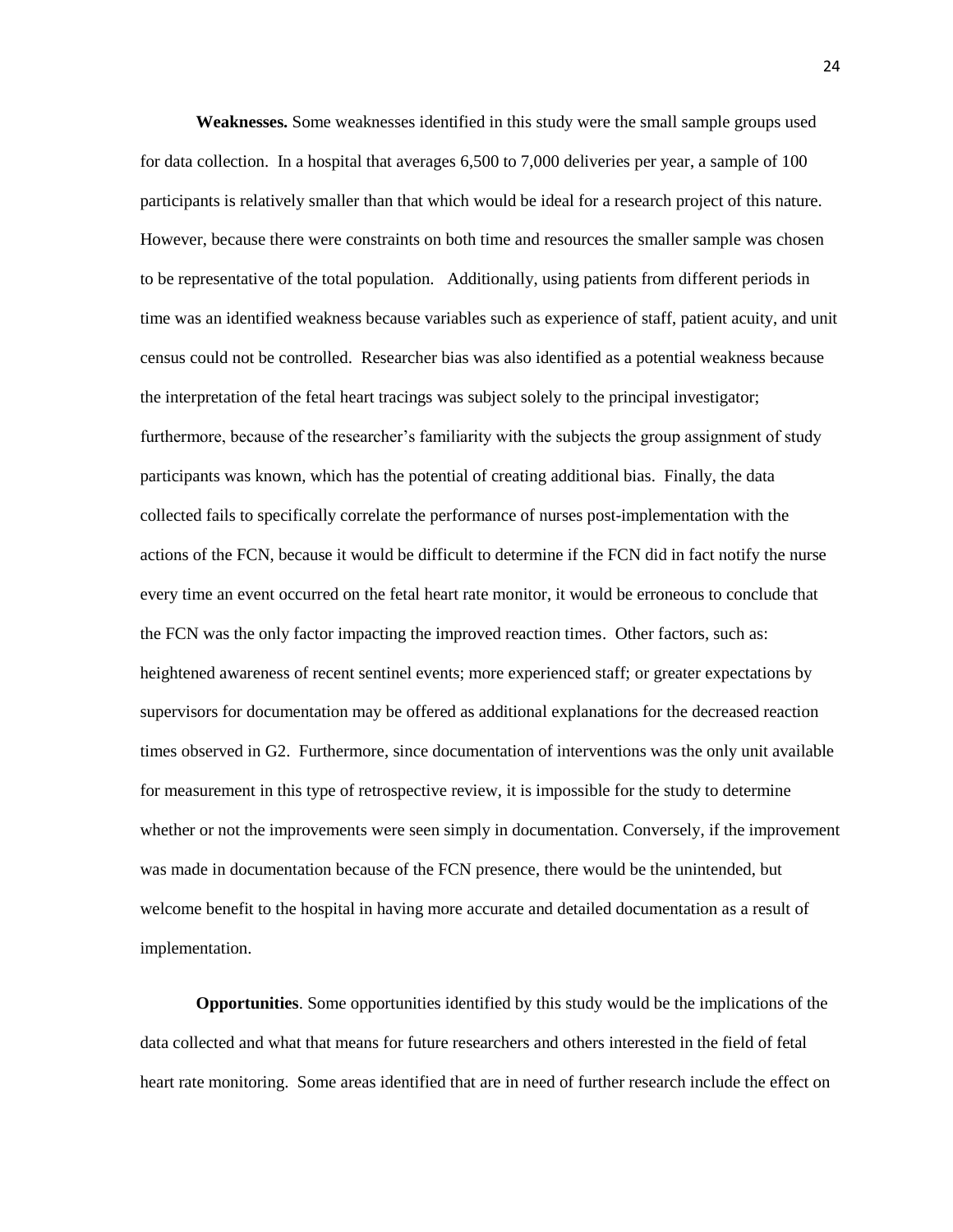overall tracing and the effect on the outcomes of newborns. It would also be beneficial if the reaction times of nurses were tested again in a blind study where researchers were not aware of the group assignment to see if the findings of this study were valid. Furthermore, it may be beneficial to conduct qualitative studies about the FCN protocol by gathering nurse, provider, and patient perceptions to evaluate for any perceived benefit of implementation. Finally, the potential for cost savings in the realm of liability reduction was identified in the literature review; therefore, conducting a detailed cost-benefit analysis to see if the FCN protocol was in fact cost effective for hospitals is an identified business research opportunity.

**Threats**. Threats that were identified in the process of this study include the lack of evidence supporting the use of electronic fetal monitors as a strong indicator of fetal well-being. While Fedorka (2010), identified certain patterns as being ominous signs such as late decelerations, the only indication in regards to the fetal heart rate tracing that was significantly linked to outcomes according to King and Parer (2000) is decreased variability. Therefore, the cost of implementing the FCN protocol may be questioned by some, if evidence is lacking to support the use of fetal heart rate interpretation as an indicator of fetal well-being. Threatening the use of this study and possible future studies is the economic constraints impacting the entire healthcare industry, including those associated with research because further research would require more time, people, and resources. In contrast, recent staffing guidelines, released by AWOHNN in 2010, could potentially cost even more for hospitals to implement than simply utilizing a FCN protocol to supplement where staffing guidelines could not be met due to budgetary constraints.

#### **Conclusion**

Overall, the evidence presented in this research study was limited by the sample size and could not directly link the implementation of the FCN with the improvements that were found; however, the findings did show significant improvements in documentation of reactions after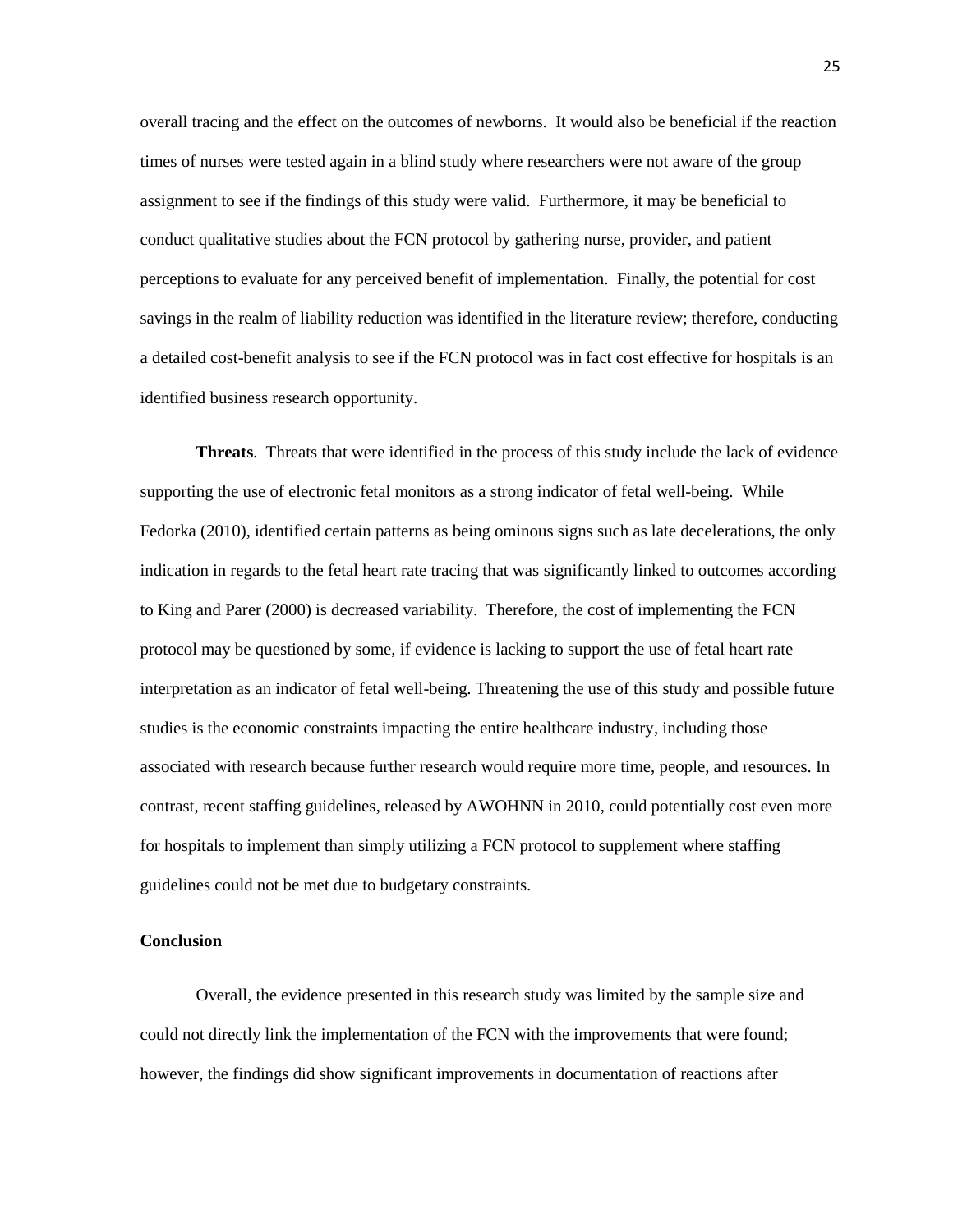implementation of the remote monitoring protocol. This study does serve to increase the knowledge available about the use of remote monitoring techniques for fetal heart rate tracings, and does present the need for further research. The potential for improved outcomes and safer monitoring techniques is very relevant, and hopefully researchers will continue to build on the foundation started by this study, so that one day all obstetrical patients can benefit from the use of safe, evidence-based monitoring techniques.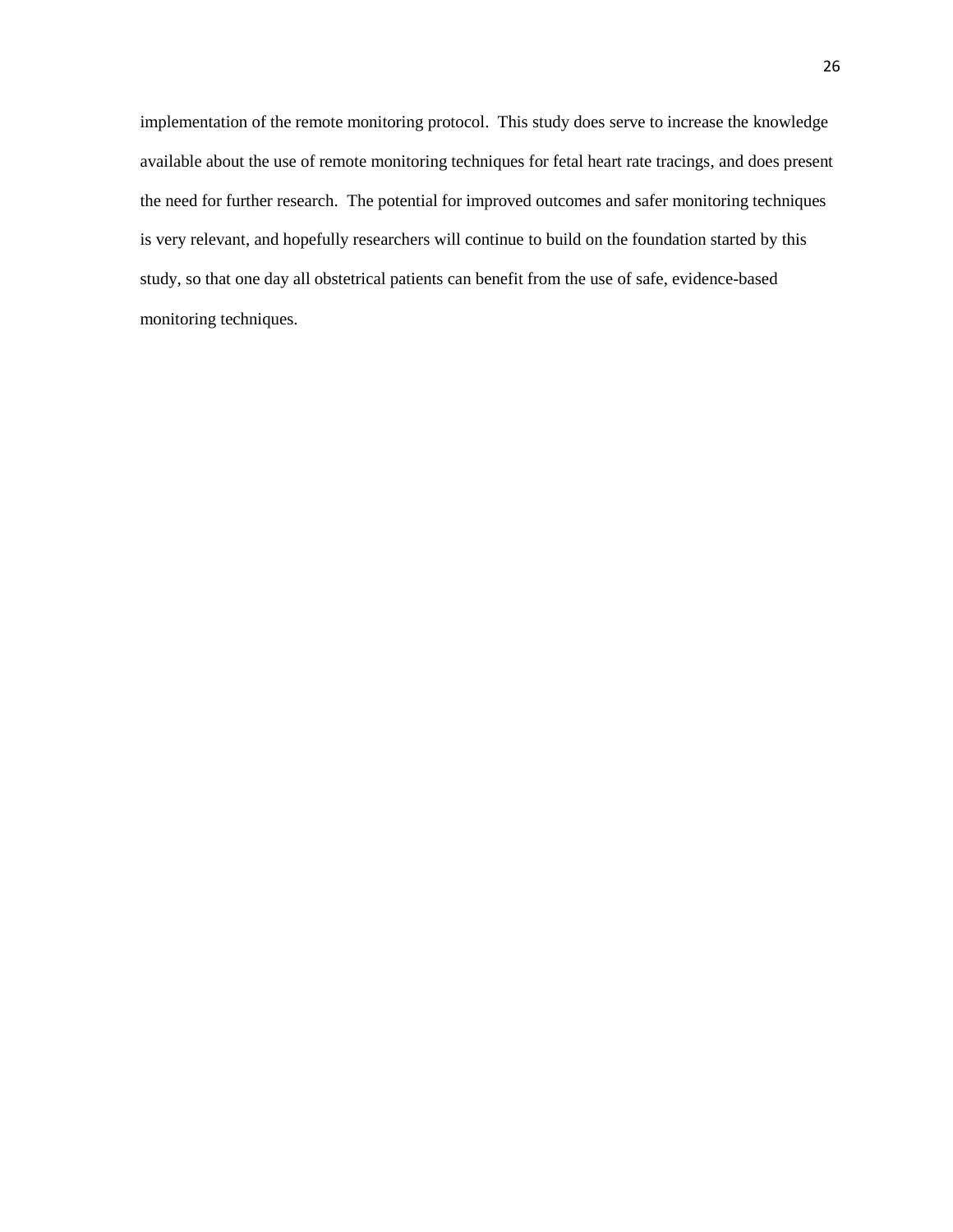#### **REFERENCES**

(2008). Practice resource network: telemetry monitor standards. *AACN News, 25(8),* 3.

- Burns, N., & Grove, S. K. (2009). The practice of nursing research: Appraisal, synthesis, and generation of evidence,  $6<sup>th</sup>$  ed. Saunders Elsevier: St. Louis, Missouri.
- Capauano, T., Molchany, C., Peters, C., Potylycki, M., & Robinson, J. (1995). Remote telemetry: new twists for old technology. *Nursing Management, 26(7),* 26.
- Clement, S., Wilson, J., & Sikorski, J. (1999). The development of an intrapartum intervention score based on women's experiences. *Journal of Reproductive & Infant Psychology, 17(1),* 53-62.
- Fawcett, J., & Garity, J. (2009). Evaluating research for evidence-based nursing practice. F. A. Davis Company: Philadelphia, PA.
- Fedorka, P. (2010). Electronic fetal monitoring: an update. *Journal of Legal Nurse Consulting, 21(1),* 15-18.
- George, J. (2002). The Neuman Systems Model: Betty Neuman. In J. B. George (ed.), *Nursing Theories: The base for professional nursing practice* (pp. 339-384). Upper Saddle River, NJ: Prentice Hall.
- King, T., & Parer, J. (2000). The physiology of fetal heart rate patterns and perinatal asphyxia. *Journal of Perinatal and Neonatal Nursing, 14(3),* 19-38.
- Macones, G., Hankins, G., Spong, C., Hauth, J., & Moore, T. (2008). The 2008 National Institute of Child Health and Human Development workshop report on electronic fetal monitoring: update on definitions, interpretation, and research guidelines. *JOGNN: Journal of Obstetric, Gynecologic, & Neonatal Nursing, 37(5),* 510-515.